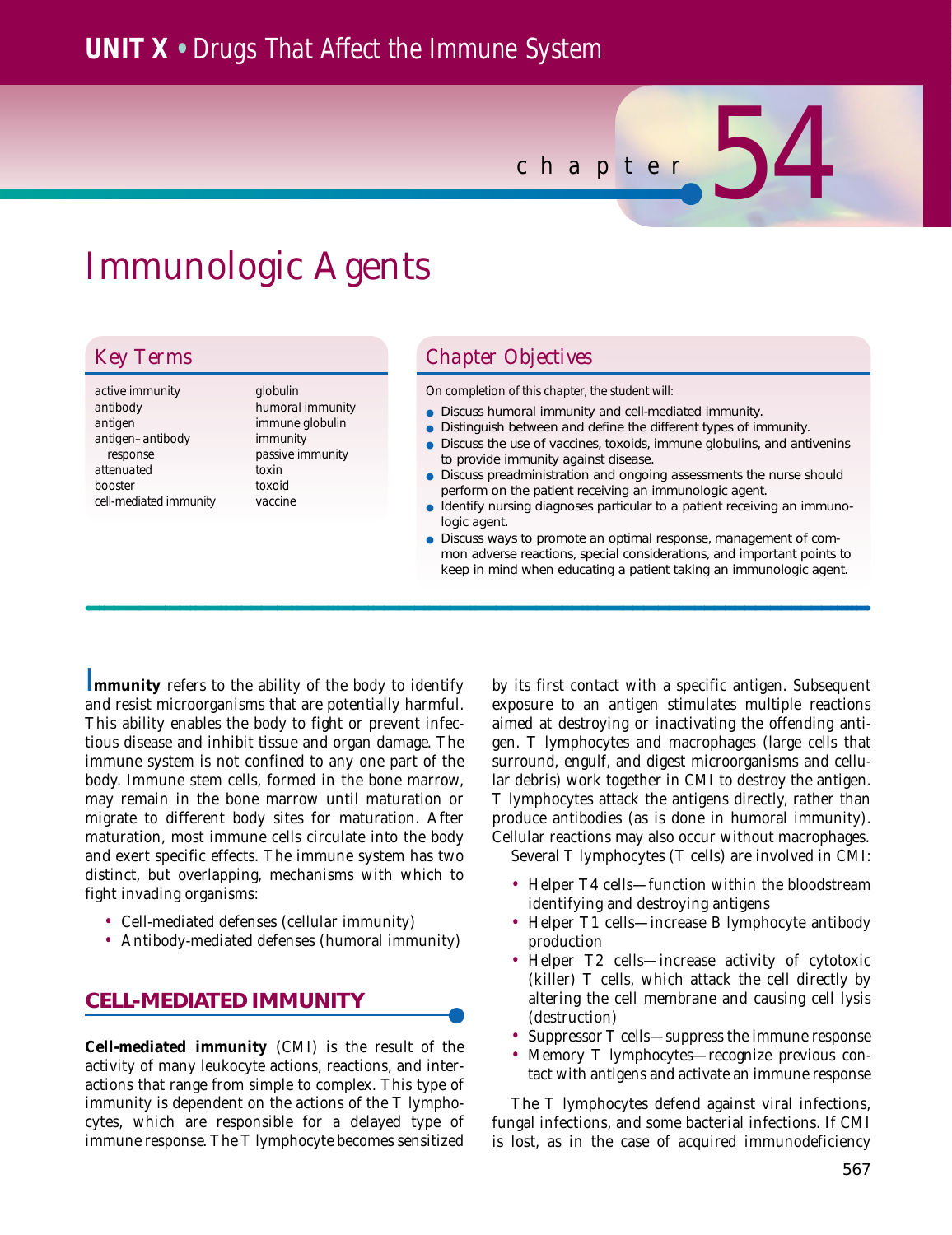syndrome, the body is unable to protect itself against many viral, bacterial, and fungal infections.

#### **HUMORAL IMMUNITY**

In **humoral immunity** special lymphocytes (white blood cells), called B lymphocytes, produce circulating antibodies to act against a foreign substance. This type of immunity is based on the antigen–antibody response. An **antigen** is a substance, usually a protein, that stimulates the body to produce antibodies. An **antibody** is a globulin (protein) produced by the B lymphocytes as a defense against an antigen. Humoral immunity protects the body against bacterial and viral infections.

Specific antibodies are formed for a specific antigen, that is, chickenpox antibodies are formed when the person is exposed to the chickenpox virus (the antigen). This is called an **antigen–antibody response.** Once manufactured, antibodies circulate in the bloodstream, sometimes for only a short time and, at other times, for the life of the person. When an antigen enters the body, specific antibodies neutralize the specific invading antigen; this is called immunity. Thus, the individual with specific circulating antibodies is immune (or has immunity) to a specific antigen. Immunity is the resistance that an individual has against disease.

Cell-mediated and humoral immunity are interdependent, that is, CMI influences the function of the B lymphocytes, and humoral immunity influences the function of the T lymphocytes.

### **ACTIVE AND PASSIVE IMMUNITY**

Active and passive immunity involve the use of agents that stimulate antibody formation (active immunity) or the injection of ready-made antibodies found in the serum of immune individuals or animals (passive immunity). The following sections describe active and passive immunity.

#### **Active Immunity**

When a person is exposed to certain infectious microorganisms (antigens), the body begins to form antibodies (or build an immunity) to the invading microorganism. This is called **active immunity.** The two types of active immunity are naturally acquired active immunity and artificially acquired active immunity. The Summary Drug Table: Agents for Active Immunization identifies agents that produce active immunity.

#### *Naturally Acquired Active Immunity*

Naturally acquired active immunity occurs when the person is exposed to a disease, experiences the disease, and the body manufactures antibodies to provide future

#### **DISPLAY 54-1** ● **Example of Naturally Acquired Active Immunity**

An example is when the individual is exposed to chickenpox for the first time and has no immunity to the disease. The body immediately begins to manufacture antibodies against the chickenpox virus. However, the production of a sufficient quantity of antibodies takes time, and the individual gets the disease. At the time of exposure and while the individual still has chickenpox, the body continues to manufacture antibodies. These antibodies circulate in the individual's bloodstream for life. In the future, any exposure to the chickenpox virus results in the antibodies mobilizing to destroy the invading antigen.

immunity to the disease. It is called active immunity because the antibodies were produced by the person who had the disease (Fig. 54-1). Thus, having the disease produces immunity. Display 54-1 provides an example of naturally acquired active immunity.

## **ARTIFICIALLY ACQUIRED ACTIVE IMMUNITY**

Artificially acquired active immunity occurs when an individual is given a killed or weakened antigen, which stimulates the formation of antibodies against the antigen. The antigen does not cause the disease, but the individual will still manufacture specific antibodies against the disease. When a vaccine containing an **attenuated** (weakened) antigen is given, the individual may experience a few minor symptoms of the disease or even a mild form of the disease, but the symptoms are almost always milder and usually last for a short time.

The decision to use an attenuated, rather than a killed, virus as a vaccine to provide immunity is based on research. For example, many antigens, when killed, show a poor antibody response, whereas when the antigen is merely weakened, a good antibody response occurs. Immunization against a specific disease(s) provides artificially acquired active immunity. Display 54-2 gives an example of artificially acquired active immunity.

#### **DISPLAY 54-2** ● **Example of Artificially Acquired Active Immunity**

An example of the use of an attenuated virus is the administration of the measles vaccine to an individual who has not had measles. The measles (rubeola) vaccine contains the live, attenuated measles virus. The individual receiving the vaccine develops a mild or modified measles infection, which then produces immunity against the rubeola virus. The measles vaccine protects 95% of the recipients for several years or, for some individuals, for life. An example of a killed virus used for immunization is the cholera vaccine. This vaccine protects those who receive the vaccine for about 3 to 6 months.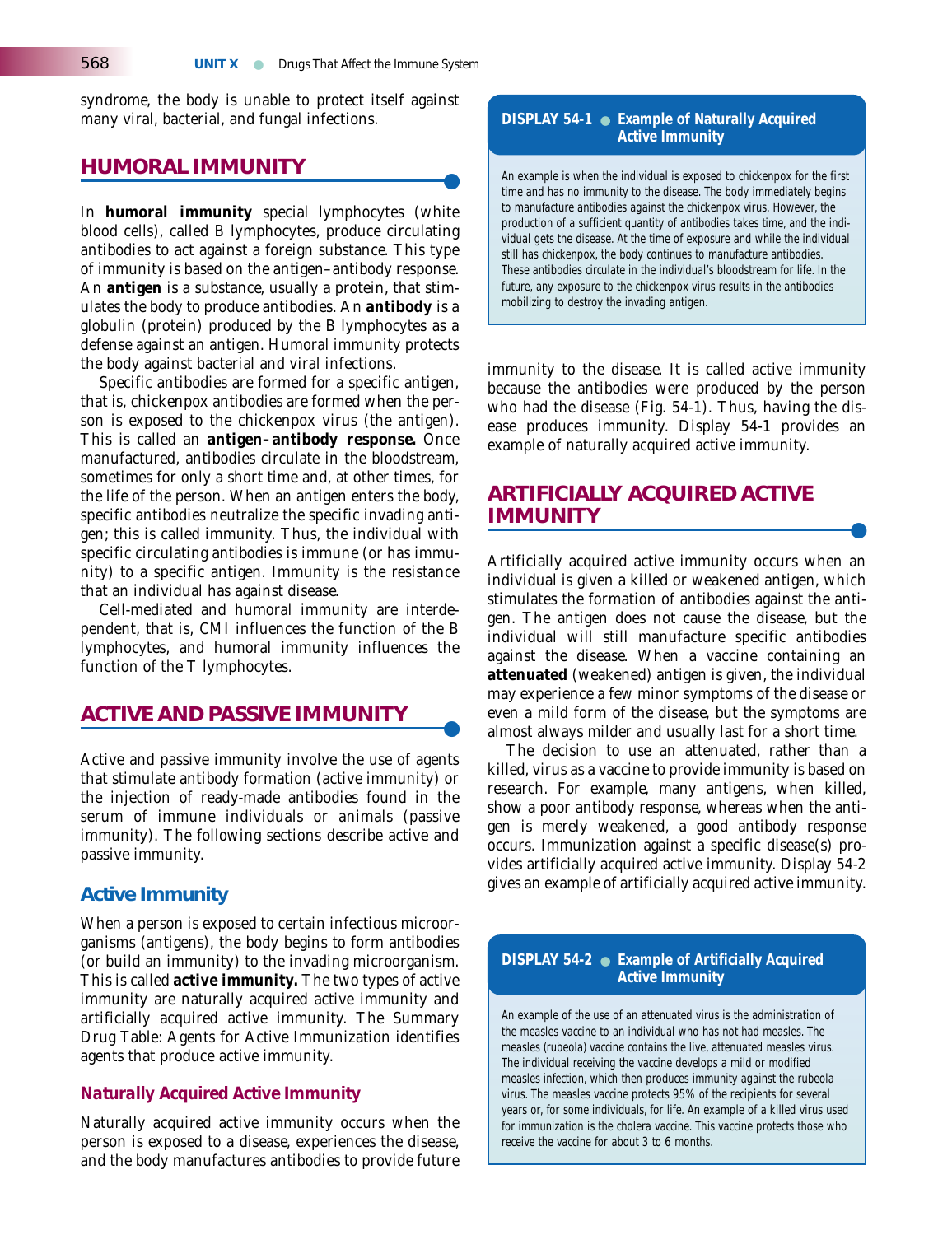#### **GENERIC DRUG** TRADE NAME\* USES ADVERSE REACTIONS DOSAGE RANGES *Vaccines, Bacterial* bcg vaccine Tice BCG Infants and children with Rare; minor local reactions 0.2–0.3 mL **bee-see-gee-vak'-seen** negative tuberculin skin such as local tenderness, percutaneous test who are at high risk pain at injection site,<br>of intimate and prolonged malaise, nausea, diarrhea, of intimate and prolonged malaise, nausea<br>exposure to pulmonary beadache, fever exposure to pulmonary tuberculosis Cholera vaccine *generic* Immunization against cholera Same as for BCG vaccine 0.2–0.3 mL SC, IM **kollectivist in individuals traveling to or with a booster of with a booster of** living in countries where 0.5 mL at 10 y cholera is endemic or epidemic *Haemophilus influenzae* ActHIB, Routine immunization Same as for BCG vaccine 0.5 mL IM<br>type b conjugate and Comvax. of children *type* b conjugate and Comvax,<br>
hepatitis B vaccine HibTITER hepatitis B vaccine HibTITER *he'-maw-fil-us in-flu-en'-zah* PedvaxHIB *kon-jew'-gate hep'-ah-tie'-tus bee*-*vak'-seen* yme disease vaccine LYMErix Active immunizations Same as for BCG vaccine 30 mcg IM, SC at 0, 1,<br>(recombinant OspA) against Lyme disease in and 12 months against Lyme disease in *lime*-*vak'*-*seen* individuals 15–70 years of age who are at risk of contracting the disease Meningococcal Menomune Active immunization Same as for BCG vaccine 0.5 mL SC only polysaccharide A/C/Y/W-135 against invasive vaccine meningococcal disease *men*-*in*-*jo'*-*kok'-al po*-*ly*-*sack'-a*-*ride vak'*-*seen* pneumococcal Pneumovax 23, Immunization against Same as for BCG vaccine 0.5 mL SC or IM vaccine, polyvalent Pnu-Imune 23 pneumococcal pneumonia *new-mo-kok'-kal* and bacteremia caused by<br>
vak'-seen and bacteremia caused by<br>
the types of pneumococci the types of pneumococci included in the vaccine pneumococcal Prevnar Active immunization against Rare; minor local reactions 0.5 mL IM 7-valent conjugate *Streptococcus pneumoniae* for such as local tenderness, vaccine (diphtheria in the streption site, infants and toddlers pain at injection site, vaccine (diphtheria infants and toddlers pain at injection site, infants and toddlers pain at injection site,  $CRM197$  protein) CRM197 protein) decreased appetite, the control of the control of the control of the control of the control of the control of the control of the control of the control of the control of the control of the control of the co *new*-*mo*-*kok'-kal*- irritability, drowsiness, *vak'-seen* malaise, nausea, diarrhea, fever Typhoid vaccine Typhim Vi, Immunization against typhoid Same as for BCG vaccine Oral: One capsule on *tye'-foid-vak'*-*seen* Vivotif Berna, alternate days 1h **generic before a meal for a** meal for a meal for a meal for a meal for a meal for a meal for a meal for a meal for a meal for a meal for a meal for a meal for a meal for a meal for a meal for a meal for a meal for a mea total of 4 capsules Parenteral: Adults and children 10 years and older, 2 doses of 0.5 mL SC; children younger than 10 years, 2 doses of 0.25 mL SC Booster: 0.1–0.5 mL

#### **SUMMARY DRUG TABLE AGENTS FOR ACTIVE IMMUNIZATION**

intradermally

(*continued*)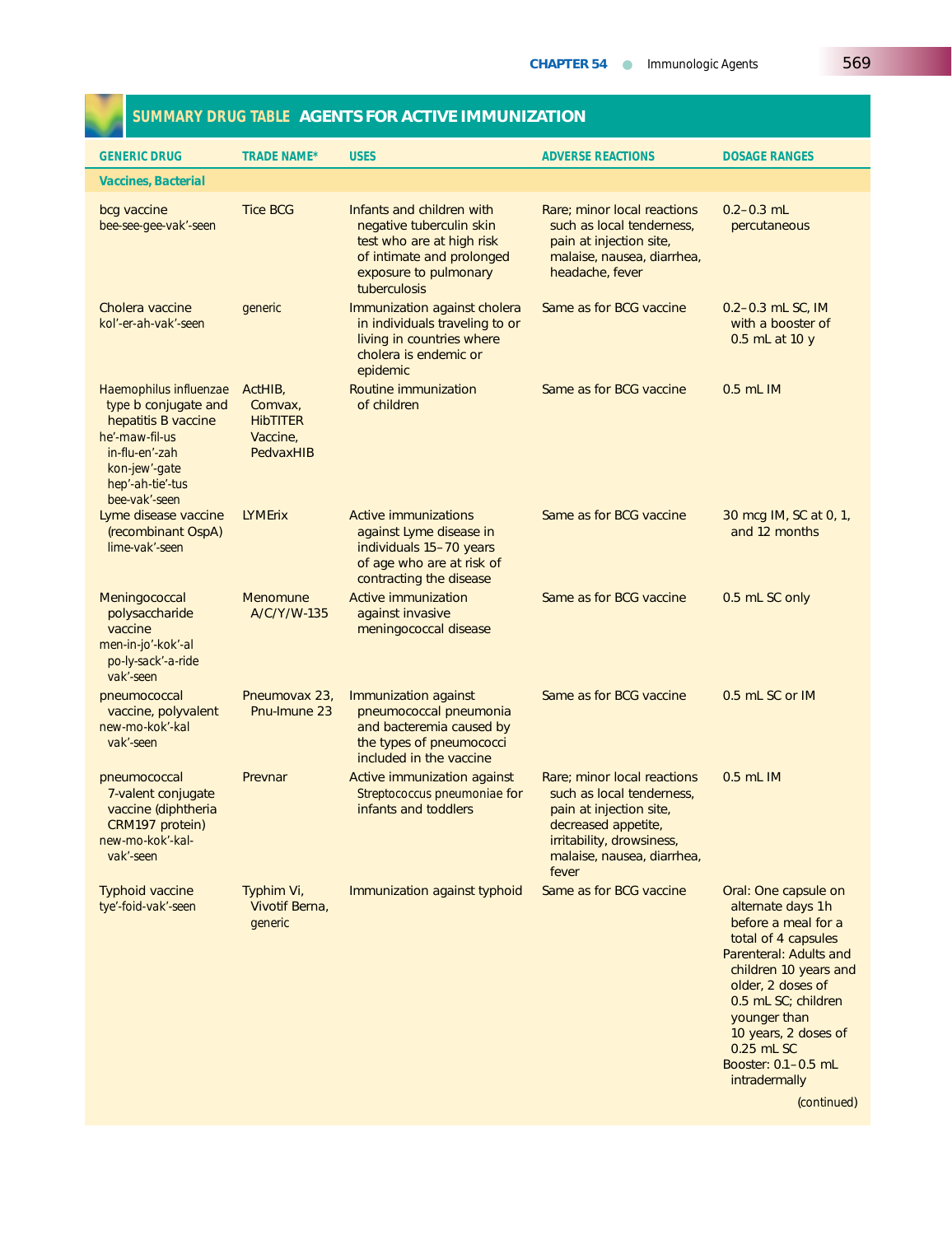## **SUMMARY DRUG TABLE AGENTS FOR ACTIVE IMMUNIZATION (***Continued***)**

| <b>GENERIC NAME</b>                                                                                | <b>TRADE NAME*</b>                        | <b>USES</b>                                                                                                                   | <b>ADVERSE REACTIONS</b>                                                                     | <b>DOSAGE RANGES</b>                                                                                                                                      |  |
|----------------------------------------------------------------------------------------------------|-------------------------------------------|-------------------------------------------------------------------------------------------------------------------------------|----------------------------------------------------------------------------------------------|-----------------------------------------------------------------------------------------------------------------------------------------------------------|--|
| <b>Vaccines, Viral</b>                                                                             |                                           |                                                                                                                               |                                                                                              |                                                                                                                                                           |  |
| measles virus vaccine,<br>live, attenuated<br>me'-zuls-vak'-seen                                   | Attenuvax                                 | Same as for BCG vaccine<br>Active immunization<br>against measles                                                             |                                                                                              | $0.5$ mL SC                                                                                                                                               |  |
| rubella virus vaccine,<br>live<br>ru-bell'-a-vi'-rus-vak'-seen                                     | Meruvax II                                | Selective active immunization<br>Same as for BCG vaccine<br>against rubella                                                   |                                                                                              | Total volume of<br>reconstituted vial SC                                                                                                                  |  |
| mumps virus vaccine,<br>live<br>mumps-vi'-rus-vak'-seen                                            | <b>Mumpsvax</b>                           | Same as for BCG vaccine<br>Selective active immunization<br>against mumps                                                     |                                                                                              | 0.5 mL SC (total<br>volume of<br>reconstituted<br>vaccine)                                                                                                |  |
| rubella and mumps<br>virus vaccine, live<br>ru-bell'-a-and<br>mumps-vi'-rus-vak'-seen              | Biavax-II                                 | Same as for BCG vaccine<br>Active immunization against<br>rubella and mumps                                                   |                                                                                              | 0.5 mL SC                                                                                                                                                 |  |
| measles (rubeola)<br>and rubella virus<br>vaccine, live<br>me'-zuls-ru-be'-o-la<br>and ru-bell'-ah | M-R-Vax II                                | Active immunization against<br>rubeola and rubella                                                                            | Same as for BCG vaccine<br>0.5 mL SC                                                         |                                                                                                                                                           |  |
| poliovirus vaccine,<br>live, oral, trivalent<br>(OPV; TOPV; Sabin)<br>po-lee'-o-vi'-rus-live       | Orimune                                   | Active immunization against<br>poliovirus                                                                                     | Rare; malaise, nausea,<br>diarrhea, fever                                                    | Three doses 0.5 mL<br>PO at specified<br>intervals                                                                                                        |  |
| Poliovirus vaccine,<br>inactivated (IPV)<br>po-lee'-o-vi'-rus<br>vak'-seen                         | <b>IPOL</b>                               | Active immunizations for<br>Same as for BCG vaccine<br>the poliovirus                                                         |                                                                                              | Three doses of 0.5 mL<br>SC at 2 months,<br>4 months, and<br>$12-15$ months;<br>chidren receive a<br>booster dose<br>before entering<br>school            |  |
| Influenza virus vaccine<br>in-flu'-en-za-vi'-rus<br>vak'-seen                                      | FluShield,<br>Fluvirin,<br><b>Fluzone</b> | Active immunization against<br>the specific influenza virus<br>strains contained in the<br>formulation                        | Same as for BCG vaccine                                                                      | One or two doses of<br>$0.25 - 0.5$ mL IM                                                                                                                 |  |
| Japanese encephalitis<br>virus vaccine<br>en-ceph'-ah-lie-tis<br>vak'-seen                         | <b>JE-VAX</b>                             | For active immunization<br>Same as for BCG vaccine<br>against Japanese encephali-<br>tis for individuals<br>older than 1 year |                                                                                              | Three doses given to<br>adults and children<br>> 3 years: 1 mL SC<br>on days 0, 7, and<br>30; children 1-3<br>years: 0.5 mL SC<br>on days 0, 7,<br>and 30 |  |
| rotavirus vaccine<br>row'-ta-vi'-rus-vak'-seen                                                     | RotaShield                                | Prevention of gastroenteritis<br>caused by rotavirus<br>serotypes contained in<br>the vaccines                                | Fever, decreased appetite,<br>abdominal cramping,<br>irritability, and decreased<br>activity | Three 2.5-mL doses<br>given orally                                                                                                                        |  |
| yellow fever vaccine                                                                               | <b>YF-Vax</b>                             | Active immunity against<br>yellow fever virus,<br>primarily among travelers<br>to yellow fever endemic<br>areas               | Malaise, usually appearing<br>7-14 days after<br>administration, myalgia,<br>and headache    | 0.5 mL SC; booster<br>dose suggested q10<br>years                                                                                                         |  |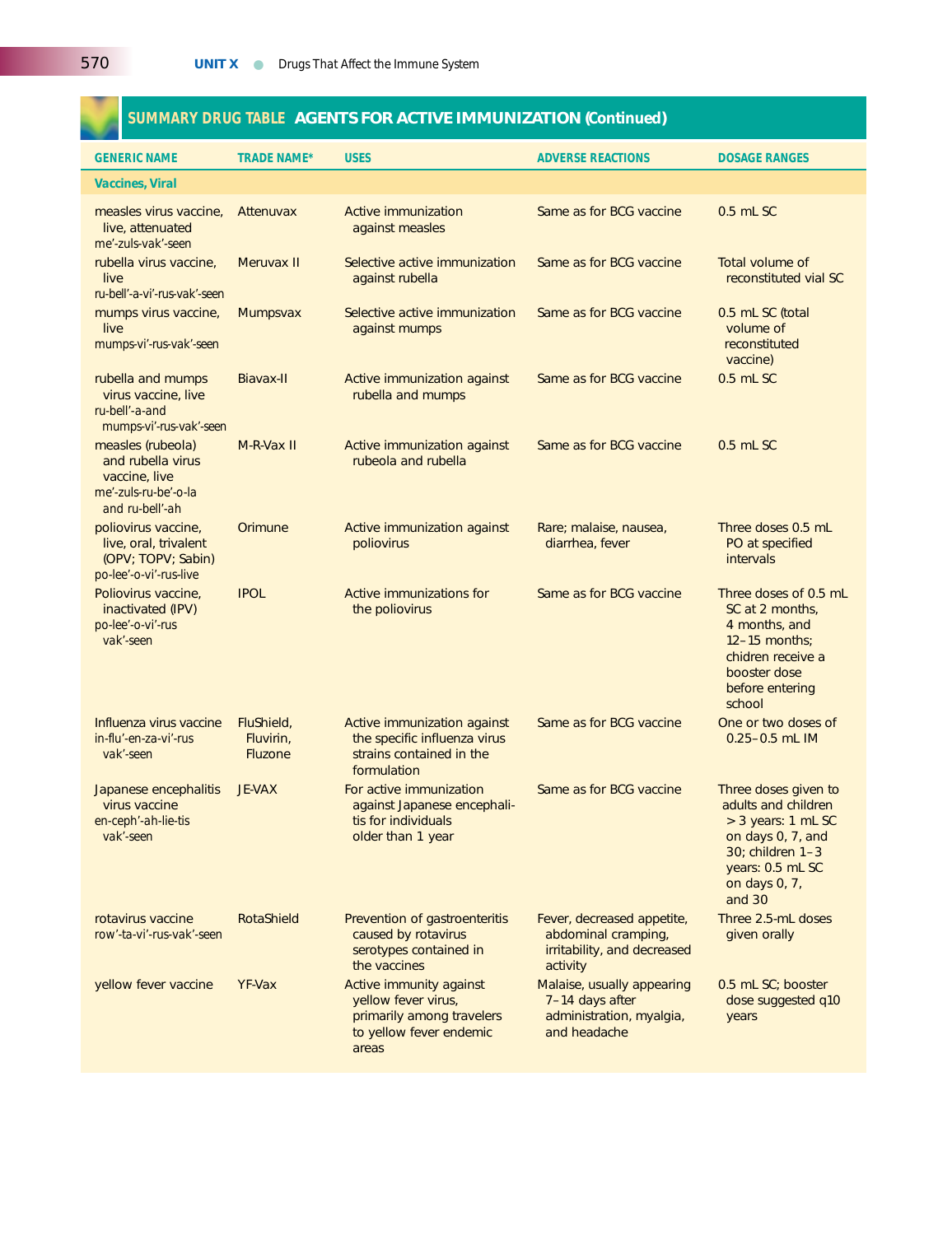| <b>GENERIC NAME</b>                                                                                                                                | <b>TRADE NAME*</b>                                                                                                                           | <b>USES</b>                                                                                                                                                                                                                                    | <b>ADVERSE REACTIONS</b>                                                                                                                                                                                                                                                                                                                                                                                                                                                                                                      | <b>DOSAGE RANGES</b>                                                                                                                                                                       |
|----------------------------------------------------------------------------------------------------------------------------------------------------|----------------------------------------------------------------------------------------------------------------------------------------------|------------------------------------------------------------------------------------------------------------------------------------------------------------------------------------------------------------------------------------------------|-------------------------------------------------------------------------------------------------------------------------------------------------------------------------------------------------------------------------------------------------------------------------------------------------------------------------------------------------------------------------------------------------------------------------------------------------------------------------------------------------------------------------------|--------------------------------------------------------------------------------------------------------------------------------------------------------------------------------------------|
| hepatitis B vaccine,<br>recombinant<br>hep-ah-tie'-tis-B-vak'-seen                                                                                 | Engerix-B,<br>Recombivax<br>HB                                                                                                               | Immunization against<br>infections caused by all<br>known subtypes of<br>hepatitis B virus                                                                                                                                                     | Headache, light-headedness,<br>vertigo, dizziness, pares-<br>thesia, insomnia, disturbed<br>sleep, pruritus, rash,<br>urticaria, erythema, nausea,<br>vomiting, abdominal pain,<br>dyspepsia, constipation,<br>anorexia, diarrhea,<br>hypersensitivity, local pain<br>and soreness at injection<br>site, swelling, induration,<br>or tenderness at injection<br>site, arthralgia, influenza-<br>like symptoms, fatigue,<br>tinnitus, earache                                                                                  | 3–4 doses of<br>$0.5 - 2$ mL                                                                                                                                                               |
| hepatitis A vaccine,<br>inactivated<br>hep-ah-tie'-tis A vak'-seen                                                                                 | Havrix, Vaqta                                                                                                                                | Active immunization of<br>individuals 2 months of<br>age and older against<br>disease caused by<br>hepatitis A virus (HAV)                                                                                                                     | Headache, hypertonic<br>episode, insomnia,<br>photophobia, vertigo,<br>pruritus, rash, urticaria,<br>erythema, dermatitis,<br>anorexia, nausea,<br>abdominal pain, diarrhea,<br>vomiting, arthralgia,<br>pharyngitis, cough, fatigue,<br>fever, and malaise, soreness,<br>pain, tenderness, induration,<br>redness, swelling, or rash at<br>injection site                                                                                                                                                                    | Administered IM;<br>dosage varies with<br>product. See package<br>insert for specific<br>dosages.                                                                                          |
| hepatitis A, inactivated Twinrix<br>and hepatitis B,<br>recombinant vaccine<br>hep-ah-tie'-tis A<br>in-ac'-ti-va-ted<br>hep-ah-tie-tis B vak'-seen |                                                                                                                                              | Active immunization against<br>hepatitis A and B viruses                                                                                                                                                                                       | Same as for hepatitis A,<br>inactivated                                                                                                                                                                                                                                                                                                                                                                                                                                                                                       | Administered IM in<br>single-dose vial and<br>single-dose prefilled<br>syringes. See<br>package insert for<br>recommended dose.                                                            |
| varicella virus vaccine<br>var-i-sel-a-vak'-seen                                                                                                   | Varivax                                                                                                                                      | Vaccination against varicella<br>in people older<br>than 1 year                                                                                                                                                                                | <b>Children: Upper respiratory</b><br>illness, cough, irritability,<br>nervousness, fatique,<br>disturbed sleep, diarrhea,<br>loss of appetite, vomiting,<br>otitis, diaper rash,<br>headache, teething,<br>malaise<br>Adults: fever; injection site<br>complaints of soreness,<br>erythema, swelling,<br>induration and numbness,<br>varicellalike rash; upper<br>respiratory illness; headache;<br>fatique; cough; myalgia;<br>disturbed sleep; nausea;<br>diarrhea; stiff neck; irritability;<br>nervousness; constipation | Children 1-12 years:<br>one dose 0.5 mL SC<br>Adults: 0.5 mL; SC<br>two doses                                                                                                              |
| rabies vaccine<br>ray'-bees-vak'-seen                                                                                                              | <b>Imovax Rabies</b><br>I.D. Vaccine<br>(human<br>diploid cell),<br><b>Imovax Rabies</b><br>Vaccine<br>(human<br>diploid cell),<br>RabAvert, | Pre-exposure: immunization<br>of people with greater than<br>usual risk of exposure to<br>rabies virus by reason of<br>occupation (eg, veterinarians<br>laboratory<br>workers, animal handlers,<br>forest rangers, people<br>staying more than | Transient pain, erythema,<br>swelling or itching at the<br>injection site, headache,<br>nausea, abdominal pain,<br>muscle aches, and<br>dizziness                                                                                                                                                                                                                                                                                                                                                                             | Pre-exposure<br>prophylaxis: on days<br>0, 7, 21 to 28 and<br>then q2-5 years<br>based on antibody<br>titers 1 mL IM<br>(Imovax Rabies<br><b>Vaccine or Rabies</b><br>Vaccine Adsorbed) or |

## **SUMMARY DRUG TABLE AGENTS FOR ACTIVE IMMUNIZATION (***Continued***)**

(*continued*)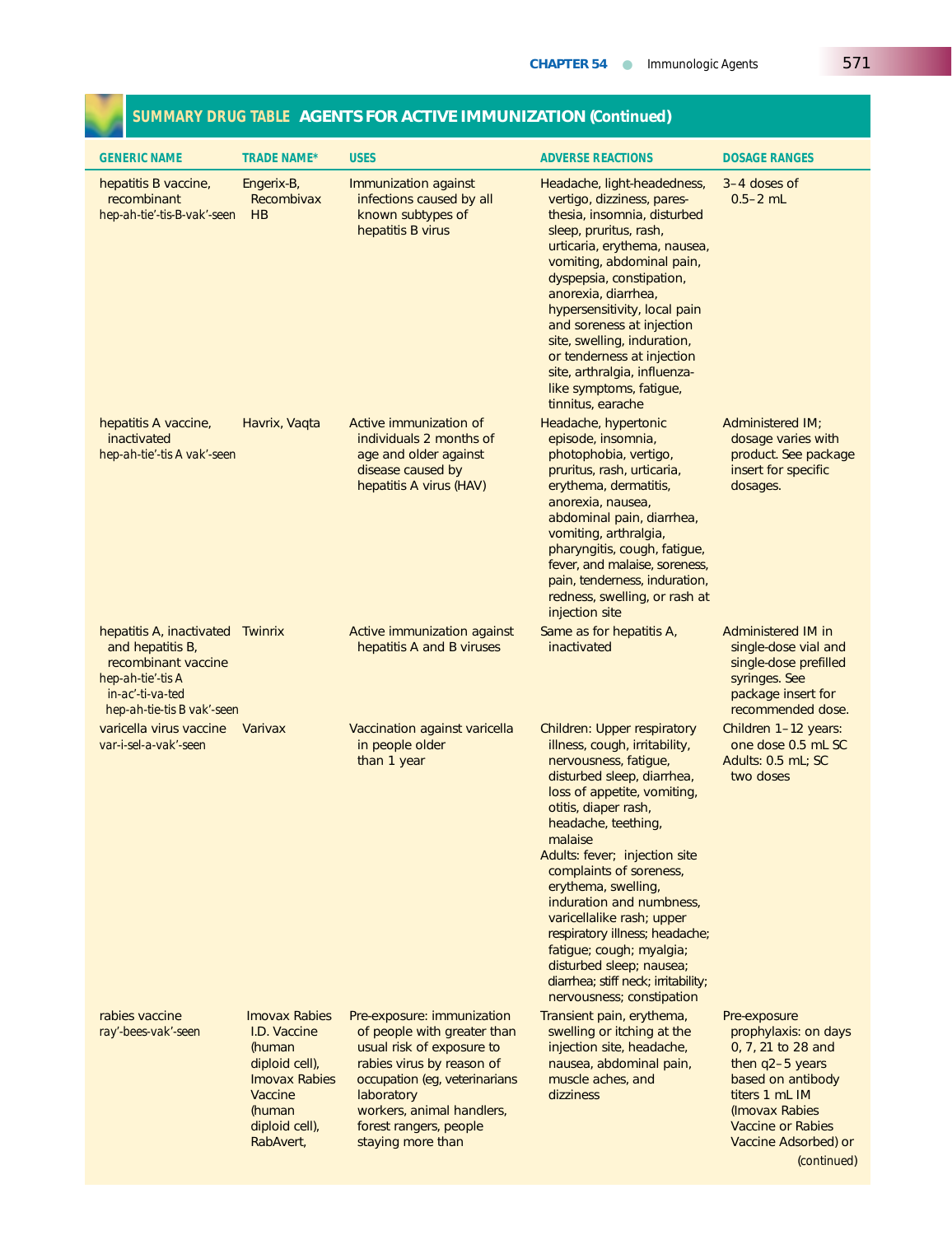| <b>GENERIC NAME</b>                                                                                                                                                     | <b>TRADE NAME*</b>                                                                                                                                          | <b>USES</b>                                                                                                                                                                         | <b>ADVERSE REACTIONS</b>                                                                                                                                                                                                                                                                                       | <b>DOSAGE RANGES</b>                                                                                                                                                                                               |
|-------------------------------------------------------------------------------------------------------------------------------------------------------------------------|-------------------------------------------------------------------------------------------------------------------------------------------------------------|-------------------------------------------------------------------------------------------------------------------------------------------------------------------------------------|----------------------------------------------------------------------------------------------------------------------------------------------------------------------------------------------------------------------------------------------------------------------------------------------------------------|--------------------------------------------------------------------------------------------------------------------------------------------------------------------------------------------------------------------|
|                                                                                                                                                                         | <b>Rabies</b><br>Vaccine<br>Adsorbed                                                                                                                        | 1 month in countries where<br>rabies is a constant<br>threat); post-exposure<br>prophylaxis: bite by a<br>carrier animal that is<br>unprovoked and rabies is<br>present in the area |                                                                                                                                                                                                                                                                                                                | 0.1 mL I.D. (Imovax<br>Rabies I.D.)<br>Postexposure: Do not<br>give intradermally,<br>only IM, 20 IU/kg as<br>soon as possible after<br>exposure, followed<br>by IM vaccine doses<br>on days 0, 3, 7,<br>14 and 28 |
| <b>Toxoids</b>                                                                                                                                                          |                                                                                                                                                             |                                                                                                                                                                                     |                                                                                                                                                                                                                                                                                                                |                                                                                                                                                                                                                    |
| tetanus toxoid<br>tet'-ah-nus-toks'-oyd                                                                                                                                 | Tetanus Toxoid,<br>Adsorbed<br><b>Tetanus</b><br><b>Toxoid, Fluid</b>                                                                                       | Active immunization of<br>children older than<br>6 weeks and adults<br>against tetanus                                                                                              | Cochlear lesion, brachial<br>plexus neuropathies,<br>paralysis of the radial<br>nerve, accommodation<br>paresis, EEG disturbances,<br>urticaria, rash, malaise,<br>fever, chills, pain,<br>hypotension, nausea,<br>and local redness,<br>warmth, edema,<br>induration and sterile<br>abscess at injection site | $0.5$ mL $IM$                                                                                                                                                                                                      |
| Diphtheria and tetanus<br>toxoids, combined<br>(DT; Td)<br>dip-ther'-ee-ah-tet'-ah-<br>nus-toks'-oyds                                                                   | Diphtheria and<br><b>Tetanus</b><br>Toxoids,<br>adsorbed (for<br>pediatric use),<br>Diphtheria<br>and Tetanus<br>Toxoids,<br>adsorbed<br>(for adult<br>use) | Immunization against<br>diphtheria and tetanus                                                                                                                                      | See adverse reactions for<br>both diphtheria and<br>tetanus toxoids.                                                                                                                                                                                                                                           | See package inserts<br>for specific dosage.                                                                                                                                                                        |
| Diphtheria and<br>tetanus toxoids<br>and acellular<br>pertussis vaccine,<br>adsorbed (DTaP)<br>dip-ther'-ee-ah-tet'-<br>ah-nu-toks'-oyds-a-sell'-<br>u-lar-per-tuss'-us | Certiva,<br>Infanrix,<br>Tripedia                                                                                                                           | Active immunization against<br>diphtheria, tetanus, and<br>pertussis simultaneously                                                                                                 | See adverse reactions for<br>diphtheria and tetanus<br>toxoids, and pertussis<br>vaccine.                                                                                                                                                                                                                      | Follow package<br>instructions for<br>preparation and IM<br>administration.                                                                                                                                        |
| diphtheria and<br>tetanus toxoids,<br>acellular<br>pertussis and<br>Haemophilus<br>influenzae type B                                                                    | <b>TriHIBit</b>                                                                                                                                             | Active immunization against<br>diphtheria, tetanus, and<br>pertussis and Haemophilus<br>influenzae type B                                                                           | See adverse reactions for<br>diphtheria and tetanus<br>toxoids, pertussis, and<br>Haemophilus influenzae<br>type B.                                                                                                                                                                                            | See package insert for<br>specific dosages. For<br><b>IM</b> administration<br>only, usual dose is<br>$0.5$ mL                                                                                                     |
| Vaccine diphtheria<br>and tetanus toxoids<br>and acellular<br>pertussis adsorbed,<br>hepatitis B<br>(recombinant)<br>and inactivated<br>poliovirus combined             | Pediarix                                                                                                                                                    | Active immunization against<br>diphtheria, tetanus, pertussis<br>and all known subtypes of<br>hepatitis B virus, and<br>poliomyelitis immunization                                  | See adverse reactions<br>against individual<br>vaccines.                                                                                                                                                                                                                                                       | Primary immunization<br>series: 3 doses of<br>0.5 mL at 6- to 8-week<br>intervals IM (first dose<br>is 2 months of age,<br>but may be given as<br>early as 6 weeks<br>of age)                                      |

## **SUMMARY DRUG TABLE AGENTS FOR ACTIVE IMMUNIZATION (***Continued***)**

\*The term *generic* indicates the drug is available in generic form.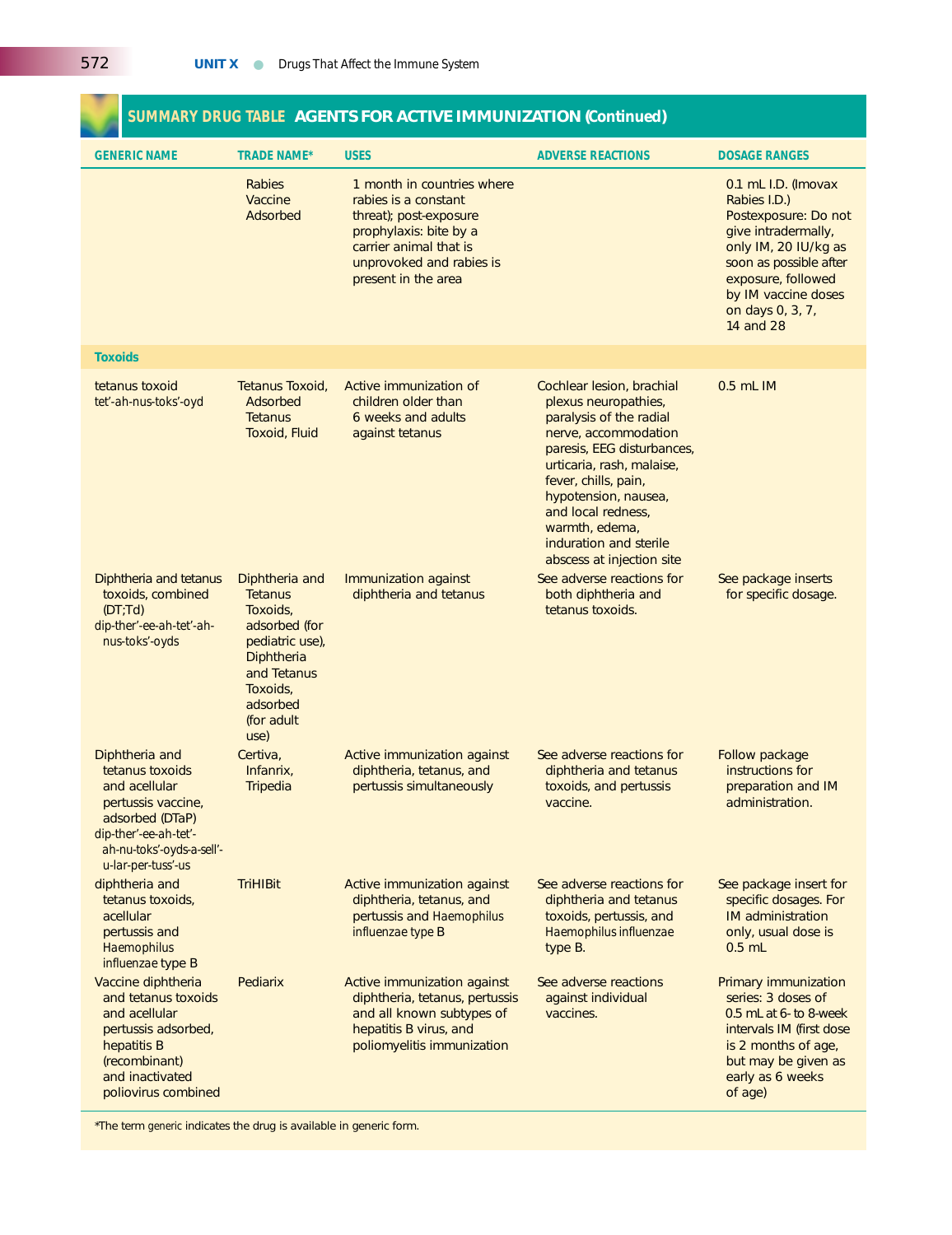

**FIGURE 54-1.** Active and passive immunity.

Artificially acquired immunity against some diseases may require periodic booster injections to keep an adequate antibody level (or antibody titer) circulating in the blood. A **booster** injection is the administration of an additional dose of the vaccine to "boost" the production of antibodies to a level that will maintain the desired immunity. The booster is given months or years after the initial vaccine and may be needed because the life of some antibodies is short.

The measles vaccine is considered an immunization. Immunization is a form of artificial active immunity and an important method of controlling some of the infectious diseases that are capable of causing serious and sometimes fatal consequences. The immunization schedule for children is given in Figure 54-2. Currently, many infectious diseases may be prevented by **vaccine**

(artificial active immunity). Examples of some of these diseases can be found in Display 54-3.

## **PASSIVE IMMUNITY**

**Passive immunity** is obtained from the administration of immune globulins or antivenins. This type of immunity provides the individual with ready-made antibodies from another human or an animal (see Fig. 54-1). Passive immunity provides immediate immunity to the invading antigen, but lasts for only a short time. The Summary Drug Table: Agents for Passive Immunity identifies agents for passive immunizations. Display 54-4 provides an example of passive immunity.

#### **DISPLAY 54-3** ● **Examples of Diseases Preventable by Vaccination by Vaccination**

- cholera
- diphtheria
- *Haemophilus influenzae* type B
- hepatitis A
- hepatitis B
- influenza
- Japanese encephalitis
- Lyme disease
- mumps ● measles
- pertussis
- pneumococcal disease
- poliomyelitis
- rubella
- tetanus
- typhoid
- varicella
- yellow fever

*Echinacea, a frequently used herb, is taken to stimulate the immune system function by increasing the number and activity of immune cells and to stimulate phagocytosis (ingestion and destruction of bacteria and other harmful substances). It appears to shorten the duration of colds and influenza. The recommended dosage is:*

- *500–1000 mg three times a day*
- *15–30 drops of tincture two to five times a day*

*Most herbalists recommend that echinacea should be taken at the initial signs of infection, when symptoms first become apparent. Small repeated doses throughout the day may be better than taking larger doses less frequently. Because it is an immunosuppressant, the herb should not be taken for more than eight consecutive weeks. Seven to fourteen days of treatment is usually sufficient.* 

*Although rare, side effects such as nausea and other mild gastrointestinal effects may occur. Individuals with allergies to daisy-type plants are more susceptible to reactions.*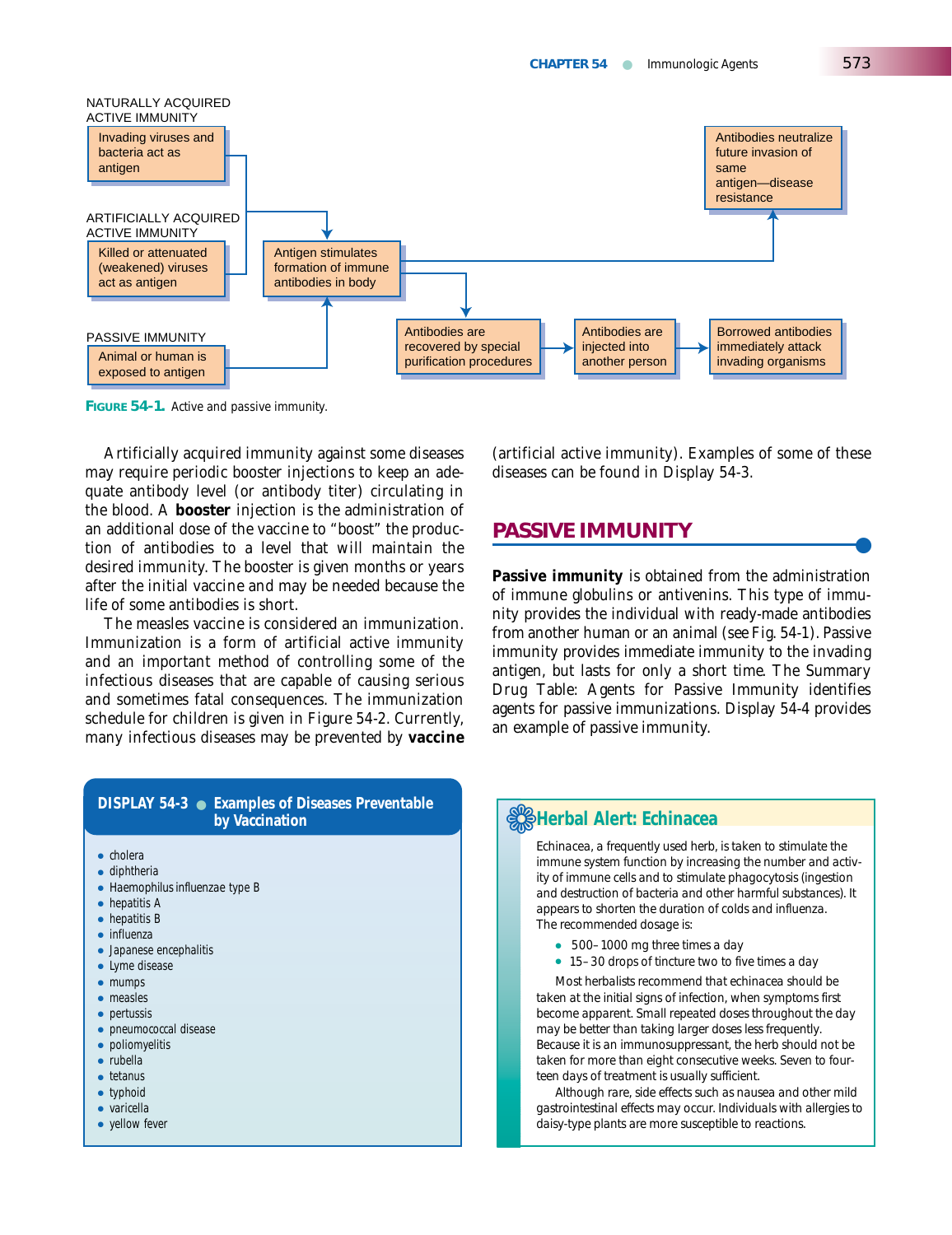|                                                   |              |                   | Range of recommended ages                               |             |             |              | Catch-up vaccination |             |                    | <b>Preadolescent assessment</b> |                           |                  |
|---------------------------------------------------|--------------|-------------------|---------------------------------------------------------|-------------|-------------|--------------|----------------------|-------------|--------------------|---------------------------------|---------------------------|------------------|
| $Age \rightarrow$<br>Vaccine $\blacktriangledown$ | <b>Birth</b> | $\mathbf 1$<br>mo | $\overline{2}$<br>mos                                   | 4<br>mos    | 6<br>mos    | 12<br>mos    | 15<br>mos            | 18<br>mos   | 24<br>mos          | $4-6$<br>yrs                    | $11 - 12$<br>yrs          | $13 - 18$<br>yrs |
| Hepatitis B <sup>1</sup>                          |              |                   | <b>Hep B #1</b> only if mother HbsAg(-)                 |             |             |              |                      |             |                    |                                 | <b>Hep B series</b>       |                  |
|                                                   |              |                   | Hep B #2                                                |             |             | Hep B#3      |                      |             |                    |                                 |                           |                  |
| Diphtheria, Tetanus,<br>Pertussis <sup>2</sup>    |              |                   | <b>DTaP</b>                                             | <b>DTaP</b> | <b>DTaP</b> |              |                      | <b>DTaP</b> |                    | <b>DTaP</b>                     | <b>Td</b>                 |                  |
| Haemophilus influenzae<br>type $b^3$              |              |                   | Hib                                                     | Hib         | Hib         | <b>Hib</b>   |                      |             |                    |                                 |                           |                  |
| <b>Inactivated Polio4</b>                         |              |                   | <b>IPV</b>                                              | <b>IPV</b>  |             |              | <b>IPV</b>           |             |                    | <b>IPV</b>                      |                           |                  |
| Measles, Mumps,<br>Rubella <sup>5</sup>           |              |                   |                                                         |             |             | <b>MMR#1</b> |                      |             |                    | $MNR$ #2                        | <b>MMR#2</b>              |                  |
| Varicella <sup>6</sup>                            |              |                   |                                                         |             |             |              | <b>Varicella</b>     |             |                    |                                 | <b>Varicella</b>          |                  |
| Pneumococcal <sup>7</sup>                         |              |                   | <b>PCV</b>                                              | <b>PCV</b>  | <b>PCV</b>  |              | <b>PCV</b>           |             | <b>PCV</b>         |                                 | <b>PPV</b>                |                  |
| Hepatitis A <sup>8</sup>                          |              |                   | - Vaccines below this line are for selected populations |             |             |              |                      |             |                    |                                 | <b>Hepatitis A series</b> |                  |
| Influenza <sup>9</sup>                            |              |                   |                                                         |             |             |              |                      |             | Influenza (yearly) |                                 |                           |                  |

This schedule indicates the recommended ages for routine administration of currently licensed childhood vaccines, as of December 1, 2001, for children through age 18 years. Any dose not given at the recommended age should be given at any subsequent visit when indicated and feasible. Indicates age groups that warrant special effort to administer those vaccines not previously given. Additional vaccines may be licensed and recommended during the year. Licensed combination vaccines may be used whenever any components of the combination are indicated and the vaccine's other components are not contraindicated. Providers should consult the manufacturer's package inserts for detailed recommendations. Approved by the Advisory Committee on Immunization Practices (www.cdc.gov/nip/acip), the American Academy of Pediatrics (www.aap.org), and the American Academy of Family Physicians (www.aafp.org).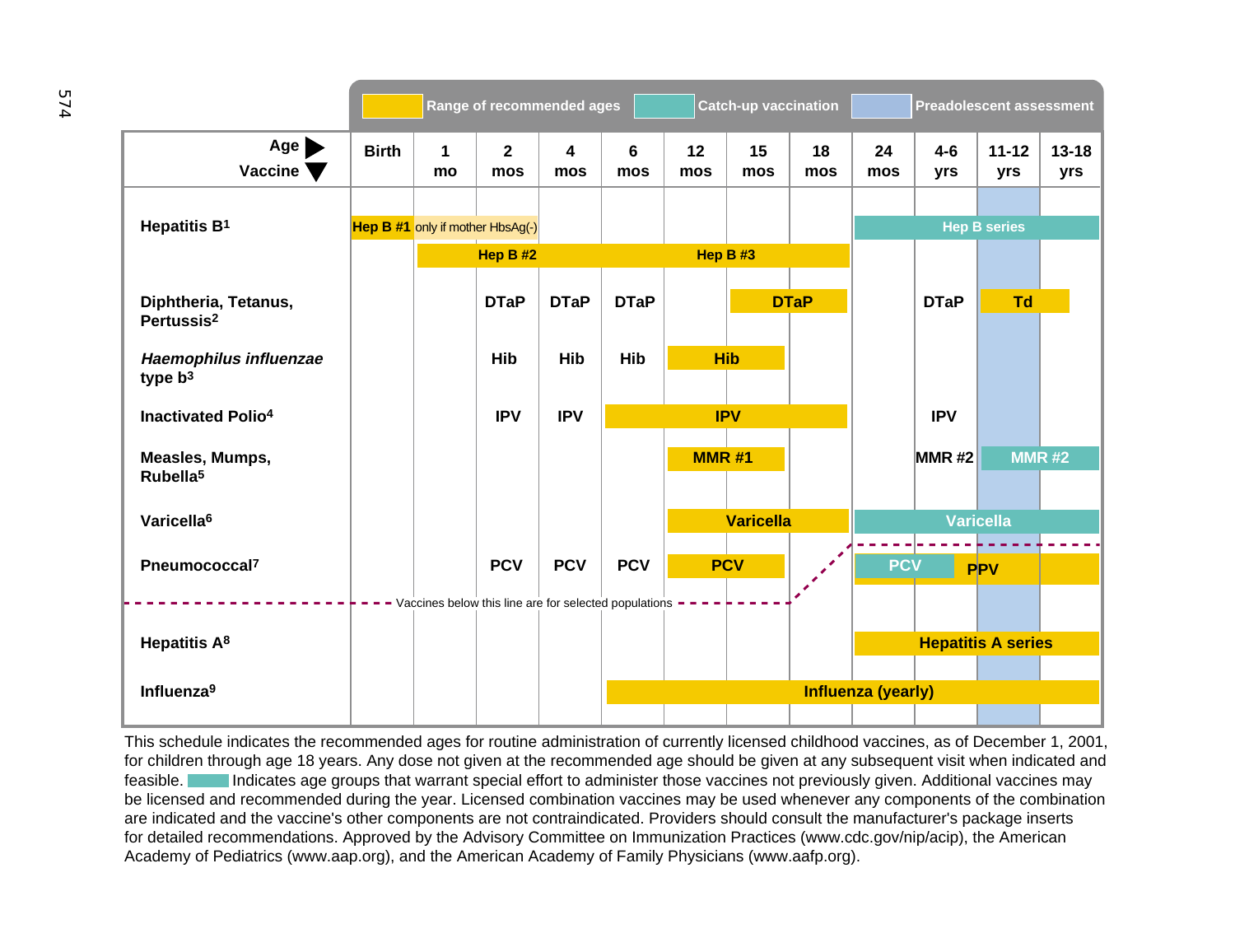**1. Hepatitis B vaccine (Hep B).** All infants should receive the first dose of hepatitis B vaccine soon after birth and before hospital discharge; the first dose may also be given by age 2 months if the infant's mother is HBsAg-negative. Only monovalent hepatitis B vaccine can be used for the birth dose. Monovalent or combination vaccine containing Hep B may be used to complete the series; four doses of vaccine may be administered if combination vaccine is used. The second dose should be given at least 4 weeks after the first dose, except for Hib-containing vaccine which cannot be administered before age 6 weeks. The third dose should be given at least 16 weeks after the first dose and at least 8 weeks after the second dose. The last dose in the vaccination series (third or fourth dose) should not be administered before age 6 months.

Infants born to HBsAg-positive mothers should receive hepatitis B vaccine and 0.5 mL hepatitis B immune globulin (HBIG) within 12 hours of birth at separate sites. The second dose is recommended at age 1–2 months and the vaccination series should be completed (third or fourth dose) at age 6 months.

Infants born to mothers whose HBsAg status is unknown should receive the first dose of the hepatitis B vaccine series within 12 hours of birth. Maternal blood should be drawn at the time of delivery to determine the mother's HBsAg status; if the HBsAg test is positive, the infant should receive HBIG as soon as possible (no later than age 1 week).

- **2. Diphtheria and tetanus toxoids and acellular pertussis vaccine (DTaP).** The fourth dose of DTaP may be administered as early as age 12 months, provided 6 months have elapsed since the third dose and the child is unlikely to return at age 15–18 months,. **Tetanus and diphtheria toxoids (Td)** is recommended at age 11–12 years if at least 5 years have elapsed since the last dose of tetanus and diphtheria toxoid-containing vaccine. Subsequent routine Td boosters are recommended every 10 years.
- **3. Haemophilus influenzae type b (Hib) conjugate vaccine.** Three Hib conjugate vaccines are licensed for infant use. If PRP-OMP (PedvaxHIB or ComVax) is administered at ages 2 and 4 months, a dose at age 6 months is not required. DTaP/Hib combination products should not be used for primary immunization in infants at ages 2, 4 or 6 months, but can be used as boosters following any Hib vaccine.
- **4. Inactivated polio vaccine (IPV).** An all-IPV schedule is recommended for routine childhood polio vaccination in the United States. All children should

**FIGURE 54-2.** Recommended childhood immunization schedule, United States, 2002.

receive four doses of IPV at ages 2 months, 4 months, 6–18 months, and 4–6 years.

- **5. Measles, mumps, and rubella vaccine (MMR).** The second dose of MMR is recommended routinely at age 4–6 years but may be administered during any visit, provided at least 4 weeks have elapsed since the first dose and that both doses are administered beginning at or after age 12 months. Those who have not previously received the second dose should complete the schedule by the 11–12 year-old visit.
- **6. Varicella vaccine.** Varicella vaccine is recommended at any visit at or after age 12 months for susceptible children, ie, those who lack a reliable history of chickenpox. Susceptible persons aged >13 years should receive two doses, given at least 4 weeks apart.
- **7. Pneumococcal vaccine.** The heptavalent **pneumococcal conjugate vaccine (PCV)** is recommended for all children age 2–23 months. It is also recommended for certain children age 24–59 months. **Pneumococcal polysaccharide vaccine (PPV)** is recommended in addition to PCV for certain high-risk groups. See MMWR. 2000;49(RR-9):1–35.
- **8. Hepatitis A vaccine.** Hepatitis A vaccine is recommended for use in selected states and regions, and for certain high-risk groups; consult your local public health authority. See MMWR. 1999;48(RR-12):1–37.
- **9. Influenza vaccine.** Influenza vaccine is recommended annually for children age > 6 months with certain risk factors (including but not limited to asthma, cardiac disease, sickle cell disease, HIV, diabetes; see MMWR. 2001;50(RR-4):1–44), and can be administered to all others wishing to obtain immunity. Children aged ≤12 years should receive vaccine in a dosage appropriate for their age (0.25 mL if age 6–35 months or 0.5 mL if age ≥3 years). Children aged ≤8 years who are receiving influenza vaccine for the first time should receive two doses separated by at least 4 weeks.

For additional information about vaccines, vaccine supply, and contraindications for immunization, please visit the National Immunization Program Web site at www.cdc.gov/nip or call the National Immunization Hotline at (800) 232-2522 (English) or (800) 232-0233 (Spanish).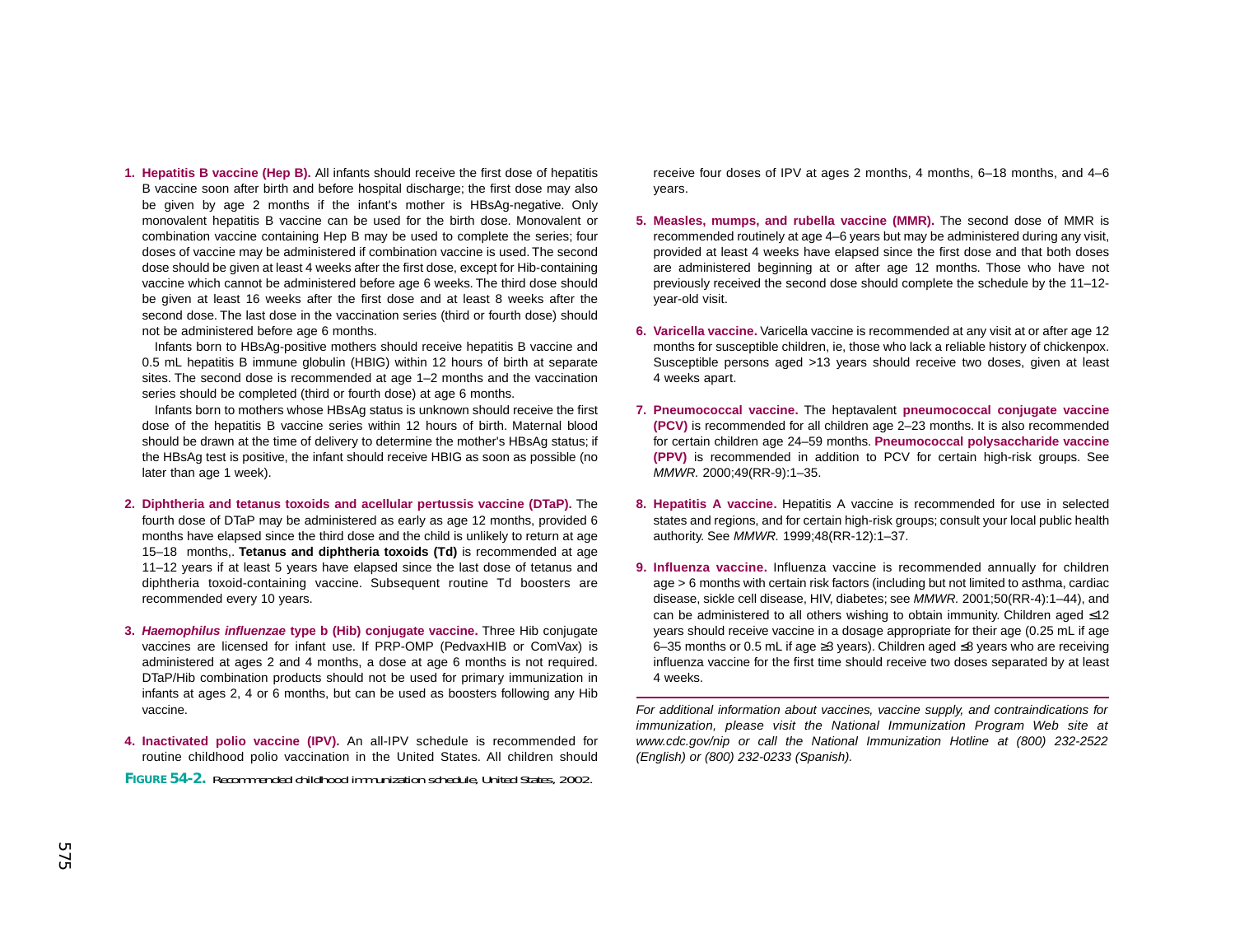## **SUMMARY DRUG TABLE AGENTS FOR PASSIVE IMMUNITY**

| <b>GENERIC NAME</b>                                                                                                           | <b>TRADE NAME*</b>                                                                                            | <b>USES</b>                                                                                                                                                                                                                                                | <b>ADVERSE REACTIONS</b>                                                                                                                                    |                                                                                                               |
|-------------------------------------------------------------------------------------------------------------------------------|---------------------------------------------------------------------------------------------------------------|------------------------------------------------------------------------------------------------------------------------------------------------------------------------------------------------------------------------------------------------------------|-------------------------------------------------------------------------------------------------------------------------------------------------------------|---------------------------------------------------------------------------------------------------------------|
| <b>Immune Globulins</b>                                                                                                       |                                                                                                               |                                                                                                                                                                                                                                                            |                                                                                                                                                             |                                                                                                               |
| cytomegalovirus<br>immune globulin<br>intravenous,<br>human (CMV-IGIV)<br>sy-toe'-meg-a-lo-<br>vi'-rus<br>em-une'-glob'-u-lin | CytoGam                                                                                                       | Prophylaxis of CMV<br>associated with organ<br>transplant (kidney)                                                                                                                                                                                         | Flushing, chills, muscle<br>cramps, back pain,<br>fever, nausea, vomiting,<br>wheezing, decrease<br>in blood pressure                                       | 15 mg/kg IV over<br>30 min, increase to<br>30 mg/kg for 30 min,<br>then 60 mg/kg to a<br>maximum of 150 mg/kg |
| hepatitis B<br>immune globulin<br>(human) (HBIG)<br>hep-ah-ti'-tus-<br>em-une'-glob'-u-lin                                    | BayHep B,<br>Nabi-HB                                                                                          | Postexposure prophylaxis<br>to blood containing<br>HBsAg, peronatal<br>exposure of infants<br>born to HBsAg-positive<br>mothers, sexual exposure<br>to an HBsAg-positive<br>person, household<br>exposure to people<br>with acute HBV<br><b>infections</b> | Local tenderness, pain,<br>muscle stiffness at<br>injection site, urticaria,<br>angioedema, malaise,<br>nausea, diarrhea,<br>headache, chills,<br>and fever | 0.06 mL/kg $(3-5$ mL) IM                                                                                      |
| immune<br>globulin (human)<br>(IG; IGIM; gamma<br>globulin; IgG)<br>em-une'-glob'-u-lin                                       | <b>BayGam</b>                                                                                                 | Prophylaxis after exposure<br>to hepatitis A, prevention<br>or modification of measles<br>in one who has not been<br>vaccinated or has not<br>had measles previously,<br>immunoglobulin deficiency,<br>passive immunity against<br>varicella, and rubella  | Same as HBIG                                                                                                                                                | $0.02$ mL/kg<br>(0.1 mL/lb)-1.2 mL/kg IM                                                                      |
| immune globulin<br>intravenous (IGIV)<br>em-une'-glob'-u-lin                                                                  | Gamimune N,<br>Gammagard<br>S/D, Gammar-P<br>I.V., Iveegam,<br>Polygam S/D,<br>Sandoglobulin,<br>Venoglobulin | <b>Immunodeficiency</b><br>syndrome, idiopathic<br>thrombocytopenic<br>purpura, B-cell chronic<br>lymphocytic leukemia<br>(Gammagard S/D,<br>Polygam SID), bone<br>marrow transplantation<br>(Gamimune N only),<br>pediatric HIV<br>(Gamimune N only)      | Same as HBIG                                                                                                                                                | 100-400 mg/kg IV;<br>dosage varies, see<br>package insert                                                     |
| lymphocyte<br>immune<br>globulin,<br>antithymocyte<br>globulin<br>(equine)<br>lymph'-o-site-<br>em-une'-glob'-<br>$u$ -lin    | Atgam                                                                                                         | Renal transplantation,<br>aplastic anemia                                                                                                                                                                                                                  | Same as HBIG                                                                                                                                                | Adults: 10-30 mg/kg/d<br>Children: 5-25 mg/kg/d<br>IV                                                         |
| rabies immune<br>globulin,<br>human (RIG)<br>ray'-bees-em-<br>une'-glob'-u-lin                                                | Bay Bab,<br>Imogam                                                                                            | Immunization for those<br>suspected of exposure<br>to rabies                                                                                                                                                                                               | Same as HBIG                                                                                                                                                | 20 IU/kg IM                                                                                                   |
| Rh (D) immune<br>globulin (RH [D]<br>IGIM)<br>$R-h-d$ -em-une'<br>glob'-u-lin                                                 | Gamulin Rh,<br><b>RhoGAM</b>                                                                                  | <b>Prevention of Rh</b><br>hemolytic disease                                                                                                                                                                                                               | Same as HBIG                                                                                                                                                | 300 mcg (1 vial) IM<br>within 72 h of delivery                                                                |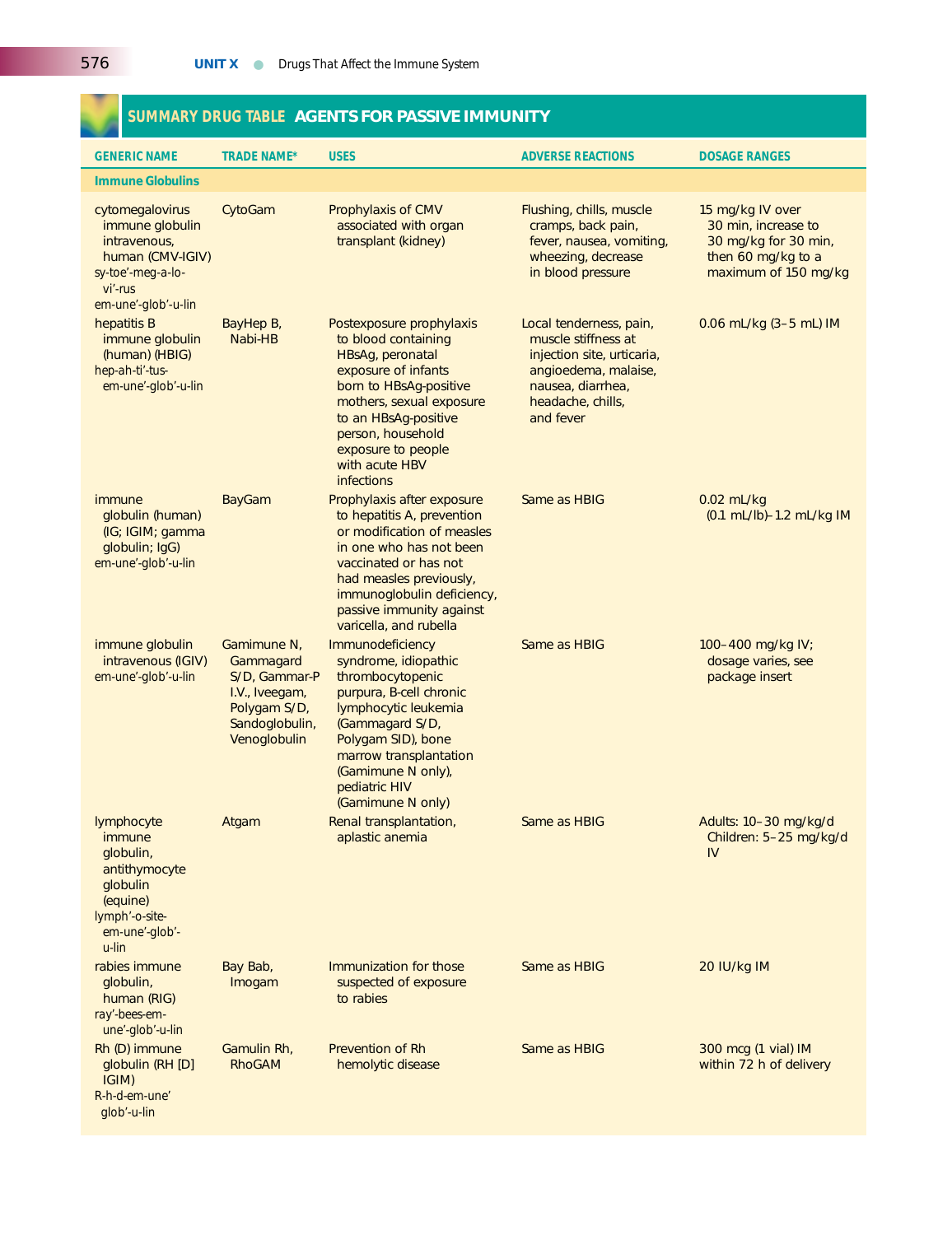| <b>GENERIC NAME</b>                                                                                                                      | <b>TRADE NAME*</b>                                | <b>USES</b>                                                                                                                                                                                                                                                             | <b>ADVERSE REACTIONS</b>                                                                          | <b>DOSAGE RANGES</b>                                                                                                                                                              |
|------------------------------------------------------------------------------------------------------------------------------------------|---------------------------------------------------|-------------------------------------------------------------------------------------------------------------------------------------------------------------------------------------------------------------------------------------------------------------------------|---------------------------------------------------------------------------------------------------|-----------------------------------------------------------------------------------------------------------------------------------------------------------------------------------|
| Rh (D) immune<br>globulin IV<br>(human)<br>(Rh [D]  G V)<br>R-h-d-em-une'-<br>glob'-u-lin                                                | <b>WinRho SDF</b>                                 | Suppression of Rh<br>isoimmunization in<br>nonsensitized<br>Rh (D)-negative women,<br>immune thrombocytopenic<br>purpura, transfusion to<br>suppress Rh<br>isoimmunization in<br>Rh (D)-negative female<br>children and female<br>adults in their childbearing<br>years | Same as HBIG                                                                                      | 300-1200 mcg IM<br>or IV                                                                                                                                                          |
| Rh (D) immune<br>globulin<br>micro-dose<br>$(Rh [D]$ $ G $<br>$r-h-d$ -em-une'-<br>glob'-u-lin                                           | <b>BayRho-D</b><br>Mini Dose,<br><b>MICRHOGAM</b> | Prevent isoimmunization of<br>Rh (D)-negative women at<br>the time of spontaneous or<br>induced abortion                                                                                                                                                                | Local tenderness, pain,<br>50 mcg (1 vial) IM<br>muscle stiffness at<br>injection site, urticaria |                                                                                                                                                                                   |
| Respiratory<br>syncytial virus<br>immune<br>globulin IV<br>(human)<br>(RSV-IGIV)<br>$sin-sish'-al-$<br>$Vi'$ -rus<br>em-une'-glob'-u-lin | <b>RespiGam</b>                                   | <b>Respiratory syncytial virus</b><br>(RSV)                                                                                                                                                                                                                             | Same as HBIG                                                                                      | 1.5-6 mL/kg/h IV to a<br>total monthly infusion<br>of 750 mg/kg                                                                                                                   |
| tetanus immune<br>globulin (human)<br>(TIG)<br>tet'-ah-nus-em-une'-<br>glob'-u-lin                                                       | <b>BayTet</b>                                     | Tetanus prophylaxis after<br>injury in patients whose<br>immunization is incomplete<br>or uncertain                                                                                                                                                                     | Same as HBIG                                                                                      | 250 units IM                                                                                                                                                                      |
| varicella-zoster<br>immune globulin<br>(human) (VZIG)<br>var'-i-sel-a-zos-ter'-<br>em-une'-glob'-u-lin                                   | Generic                                           | Passive immunization of<br>exposed, susceptible<br>individuals who are at<br>greater risk of<br>complications from<br>varicella than are<br>healthy individuals                                                                                                         | Same as HBIG                                                                                      | 125-625 units IM<br>(dosage varies<br>depending on weight).<br>See package insert for<br>exact dosage.                                                                            |
| <b>Antivenins</b>                                                                                                                        |                                                   |                                                                                                                                                                                                                                                                         |                                                                                                   |                                                                                                                                                                                   |
| Crotalidae<br>polyvalent<br>immune Fab<br>(ovine origin)<br>kro-tal'-i-day<br>pol-ee-va-lent<br>em-une'-fab                              | CroFab                                            | For treatment of mild to<br>moderate North American<br>rattlesnake bites                                                                                                                                                                                                | Same as HBIG                                                                                      | 4-6 vials, depending on<br>severity of symptoms,<br>dilute each vial with<br>10 mL sterile water,<br>then with 250 mL<br>0.9% sodium chloride;<br>give each 250 mL<br>over 60 min |
| Antivenin<br><i>(micrurus</i><br>fulvius)<br>an-tee'-ven-in                                                                              | Generic                                           | Passive transient protection<br>for toxic effects of venoms<br>of coral snake in U.S.                                                                                                                                                                                   | Same as HBIG                                                                                      | 30-50 mL slow IV<br>injection; flush with<br>IV fluids after antivenin<br>has been infused; may<br>require up to 100 mL                                                           |

## **SUMMARY DRUG TABLE AGENTS FOR PASSIVE IMMUNITY (***Continued***)**

\*The term *generic* indicates the drug is available in generic form.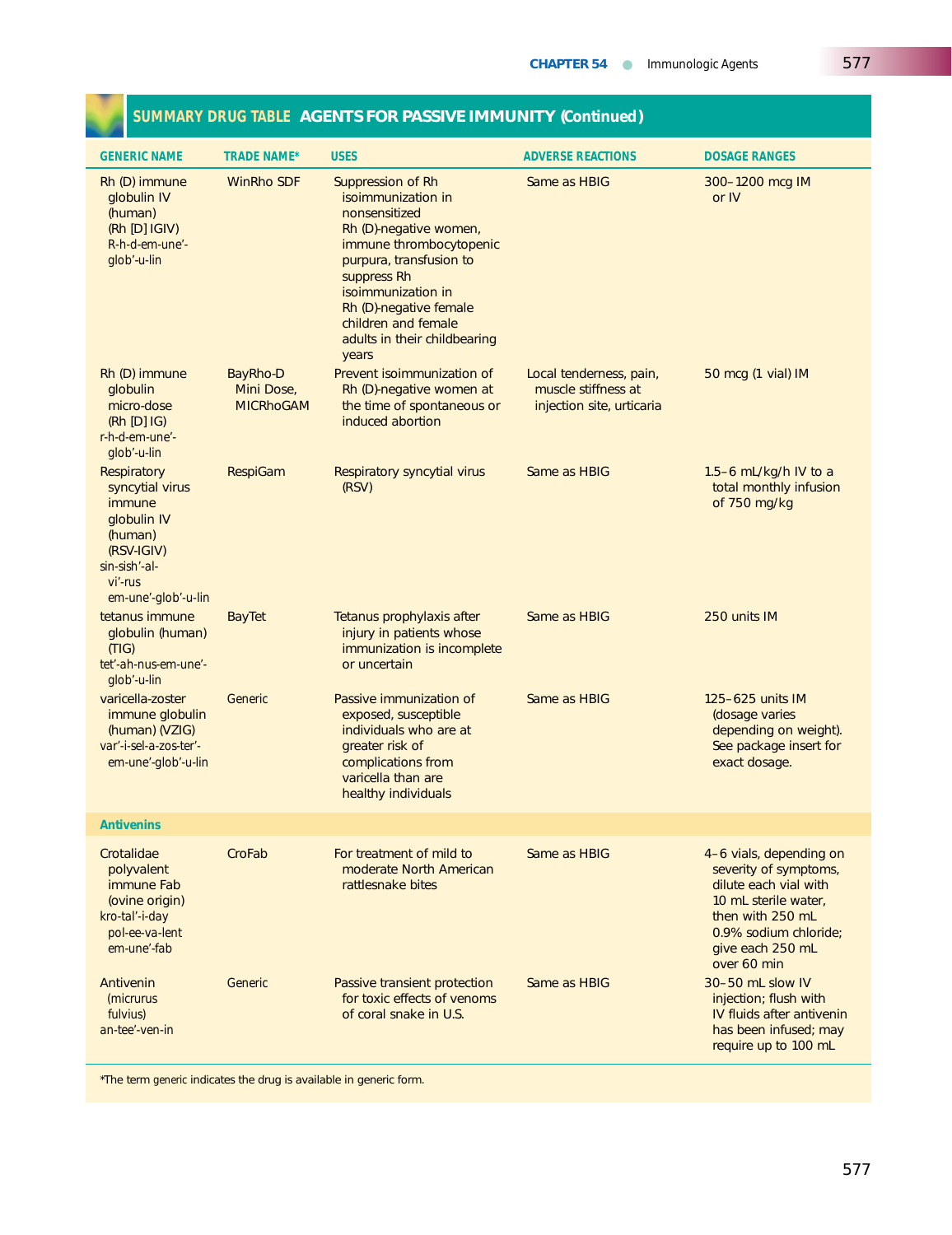## ❁**Herbal Alert: Shiitake**

*The shiitake mushroom is an edible variety of mushroom and is not associated with severe adverse reactions. Mild side effects such as skin rashes or gastrointestinal upsets have been reported. The recommended dosage for general health maintenance:*

- *3–4 fresh shiitake mushrooms*
- *1–5 capsules/day*
- *1 dropper two to three times a day*

*Lentinan, a derivative of the shiitake mushroom, is proving to be valuable in boosting the body's immune system and may prolong the survival time of patients with cancer by supporting immunity. In Japan, lentinan is commonly used to treat cancer. Additional possible benefits of this herb are to lower cholesterol levels by increasing the rate at which cholesterol is excreted from the body. Under no circumstances should shiitake or lentinan be used for cancer or any serious illness without consulting a primary health care provider.*

## **IMMUNOLOGIC AGENTS**

Some immunologic agents capitalize on the body's natural defenses by stimulating the immune response, thereby creating within the body protection to a specific disease. Other immunologic agents supply ready-made antibodies to provide passive immunity. Examples of immunologic agents include vaccines, toxoids, and immune globulins.

### **ACTIONS AND USES**

#### **Vaccines and Toxoids**

Antibody-producing tissues cannot distinguish between an antigen that is capable of causing disease (a live antigen), an attenuated antigen, or a killed antigen. Because of this phenomenon, vaccines, which contain either an attenuated or a killed antigen, have been developed to create immunity to certain diseases. The live antigens are either killed or weakened during the manufacturing process. Although the vaccine contains weakened or killed antigens, they do not have suffi-

#### **DISPLAY 54-4** ● **Example of Passive Immunity**

An example of passive immunity is the administration of immune globulins (see Summary Drug Table: Agents for Passive Immunity), such as hepatitis B immune globulin. Administration of this vaccine is an attempt to prevent hepatitis B after the individual has been exposed to the virus.

cient strength to cause disease. Although rare, vaccination with any vaccine may not result in a protective antibody response in all individuals given the vaccine.

A **toxin** is a poisonous substance produced by some bacteria, such as *Clostridium tetani,* the bacteria that cause tetanus. A toxin is capable of stimulating the body to produce antitoxins, which are substances that act in the same manner as antibodies. Toxins are powerful substances, and like other antigens, they can be attenuated. A toxin that is attenuated (or weakened) but still capable of stimulating the formation of antitoxins is called a **toxoid.**

Both vaccines and toxoids are administered to stimulate the immune response within the body to specific antigens or toxins. These agents must be administered before exposure to the pathogenic organism. The initiation of the immune response, in turn, produces resistance to a specific infectious disease. The immunity produced in this manner is active immunity. Display 54-5 gives examples of indications for use of toxoids and vaccines.

#### **Immune Globulins and Antivenins**

**Globulins** are proteins present in blood serum or plasma, which contain antibodies. **Immune globulins** are solutions obtained from human blood containing antibodies that have been formed by the body to specific antigens. Because they contain ready-made antibodies, they are given for passive immunity against disease. The immune globulins are administered to provide passive immunization to one or more infectious diseases. Those receiving immune globulins receive antibodies only to the diseases to which the donor blood is immune. The onset of protection is rapid but of short duration (1–3 months).

Antivenins are used for passive, transient protection from the toxic effects of bites by spiders (black widow and similar spiders) and snakes (rattlesnakes, copperhead and cottonmouth, and coral). The most effective response is obtained when the drug is administered within 4 hours after exposure.

#### **DISPLAY 54-5** ● **Uses of Vaccines and Toxoids**

- Routine immunization of infants and children (see Fig. 54-1)
- Immunization of adults against tetanus
- Adults at high risk for certain diseases (eg, pneumococcal and influenza vaccines for individuals with serious respiratory disorders)
- Children or adults at risk for exposure to a particular disease (eg, hepatitis B for health care workers)
- Immunization of prepubertal girls or nonpregnant women of childbearing age against rubella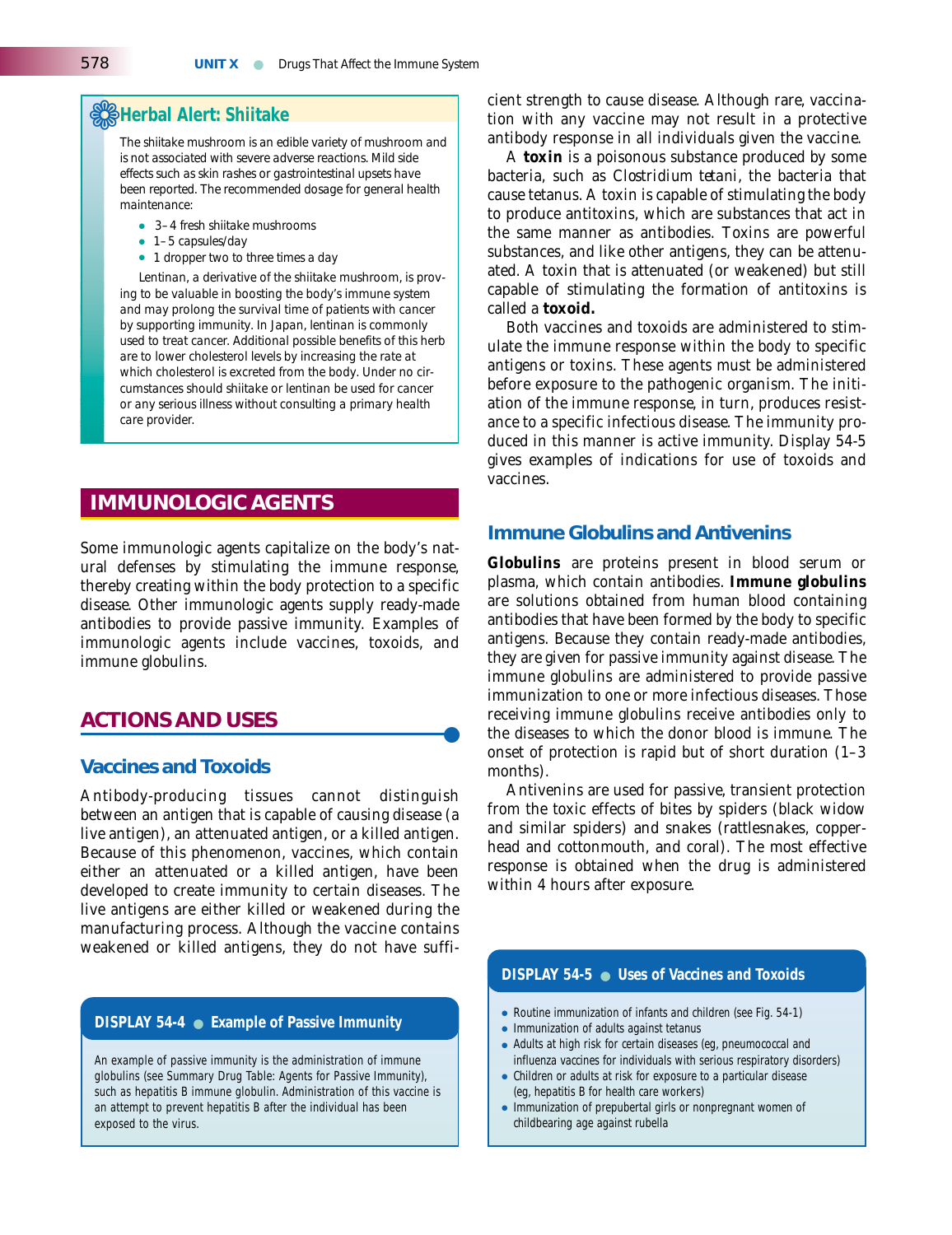## **ADVERSE REACTIONS** ●

#### **Vaccines and Toxoids**

Adverse reactions from the administration of vaccines or toxoids are usually mild. Chills, fever, muscular aches and pains, rash, and lethargy may be present. Pain and tenderness at the injection site may also occur. Although rare, a hypersensitivity reaction may occur. The Summary Drug Table: Agents for Active Immunization provides a listing of the more rare, but serious, adverse reactions.

#### **Immune Globulins and Antivenins**

Adverse reactions to immune globulins are rare. However, local tenderness and pain at the injection site may occur. The most common adverse reactions include urticaria, angioedema, erythema, malaise, nausea, diarrhea, headache, chills, and fever. Adverse reactions, if they occur, usually last for several hours. Systemic reactions are extremely rare.

The antivenins may cause various reactions, with hypersensitivity being the most severe. Some antivenins are prepared from horse serum, and if a patient is sensitive to horse serum, serious reactions and death may result. The immediate reactions usually occur within 30 minutes after administration of the antivenin. Symptoms include apprehension; flushing; itching; urticaria; edema of the face, tongue, and throat; cough; dyspnea; vomiting; cyanosis; and collapse. Other adverse reactions are included in the Summary Drug Table: Agents for Passive Immunity.

## **CONTRAINDICATIONS AND PRECAUTIONS**

#### **Vaccines and Toxoids**

Immunologic agents are contraindicated in patients with known hypersensitivity to the agent or any component of it. The measles, mumps, rubella, and varicella vaccines are contraindicated in patients who have ever had an allergic reaction to gelatin, neomycin, or a previous dose of one of the vaccines. The measles, mumps, rubella, and varicella vaccines are contraindicated during pregnancy, especially during the first trimester, because of the danger of birth defects. Women are instructed to wait at least 3 months before getting pregnant after receiving these vaccines. Vaccines and toxoids are contraindicated during acute febrile illnesses, leukemia, lymphoma, immunosuppressive illness or drug therapy, and nonlocalized cancer. See Display 54-6 for additional infor-

#### **DISPLAY 54-6** ● **Contraindications for Immunization**

- Moderate or severe illness, with or without fever
- Anaphylactoid reactions (eg, hives, swelling of the mouth and throat, difficulty breathing [dyspnea], hypotension, and shock)
- Known allergy to vaccine or vaccine constituents, particularly gelatin, eggs, or neomycin
- Individuals with an immunologic deficiency should not receive a vaccine (virus is transmissible to the immunocompromised individual).
- Immunizations are postponed during the administration of steroids, radiation therapy, and antineoplastic (anticancer) drug therapy.
- Virus vaccines against measles, rubella, and mumps should not be given to pregnant women.
- Patients who experience severe systemic or neurologic reactions after a previous dose of the vaccine should not be given any additional doses.

mation on the contraindications for immunologic agents.

The immunologic agents are used with extreme caution in individuals with a history of allergies. Sensitivity testing may be performed in individuals with a history of allergies. No adequate studies have been conducted in pregnant women, and it is not known whether these agents are excreted in breast milk. Thus, the immunologic agents (Pregnancy Category C) are used with caution in pregnant women and during lactation.

### **Immune Globulins and Antivenins**

The immune globulins are contraindicated in patients with a history of allergic reactions after administration of human immunoglobulin preparations and individuals with isolated immunoglobulin A (IgA) deficiency (individuals could have an anaphylactic reaction to subsequent administration of blood products that contain IgA).

#### ❊**Nursing Alert**

*Human immune globulin intravenous (IGIV) products have been associated with renal impairment, acute renal failure, osmotic nephrosis, and death. Individuals with a predisposition to acute renal failure, such as those with preexisting renal disease, diabetes mellitus, individuals older than 65 years, or patients receiving nephrotoxic drugs should not be given human IGIV products.*

The antivenins are contraindicated in patients with hypersensitivity to horse serum or any other component of the serum.

The immune globulins and antivenins are administered cautiously during pregnancy (Pregnancy Category C) and lactation and in children.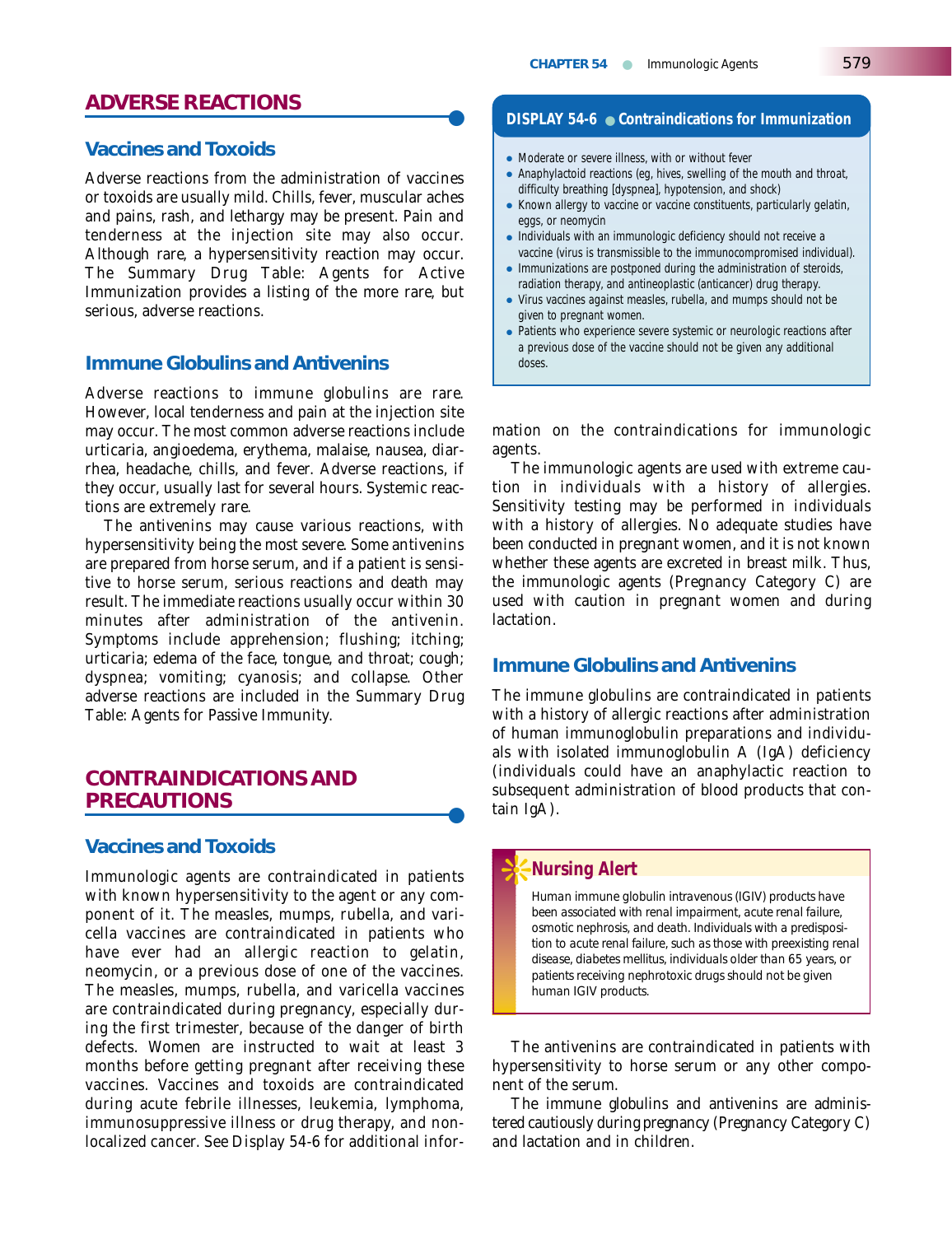## **INTERACTIONS**

#### **Vaccines and Toxoids**

Vaccinations containing live organisms are not administered within 3 months of immune globulin administration because antibodies in the globulin preparation may interfere with the immune response to the vaccination. Corticosteroids, antineoplastic drugs, and radiation therapy depress the immune system to such a degree that insufficient numbers of antibodies are produced to prevent the disease. When the salicylates are administered with the varicella vaccination, there is an increased risk of Reye's syndrome developing.

#### **Immune Globulins and Antivenins**

Antibodies in the immune globulin preparations may interfere with the immune response to live virus vaccines, particularly measles, but also others, such as mumps and rubella. It is recommended that the live virus vaccines be administered 14 to 30 days before or 6 to 12 weeks after administration of immune globulins. No known interactions have been reported with antivenins.

#### ● **The Patient Receiving an Immunologic Agent**

#### **ASSESSMENT**

#### *Preadministration Assessment*

Before the administration of any vaccine, the nurse obtains an allergy history. If the individual is known or thought to have allergies of any kind, the nurse tells the primary health care provider before the vaccine is given. Some vaccines contain antibodies obtained from animals, whereas other vaccines may contain proteins or preservatives to which the individual may be allergic. A highly allergic person may have an allergic reaction that could be serious and even fatal. If the patient has an allergy history, the primary health care provider may decide to perform skin tests for allergy to one or more of the components or proteins in the vaccine. The nurse also determines whether the patient has any conditions that contraindicate the administration of the agent (eg, cancer, leukemia, lymphoma, immunosuppressive drug therapy).

#### *Ongoing Assessment*

The patient is usually not hospitalized after administration of an immunologic agent. However, the patient may be asked to stay in the clinic or office for observation for about 30 minutes after the injection to observe for any

#### **Nursing Diagnoses Checklist**

- ✓ **Risk of Injury** related to the development of infectious disease, hypersensitivity to the immunologic agent
- ✓ **Risk for Imbalanced Body Temperature** related to adverse reaction of vaccination
- ✓ **Pain** related to adverse reactions (pain and discomfort at the injection site, muscular aches and pain)

signs of hypersensitivity (eg, laryngeal edema, hives, pruritus, angioneurotic edema, and severe dyspnea [see Chap. 2 for additional information]). Emergency resuscitation equipment is kept available to be used in the event of a severe hypersensitivity reaction.

#### **NURSING DIAGNOSES**

Drug-specific nursing diagnoses are highlighted in the Nursing Diagnoses Checklist. Other nursing diagnoses applicable to these drugs are discussed in depth in Chapter 4.

#### **PLANNING**

The expected outcomes of the patient may include an optimal response to the immunologic agent, management of common adverse drug effects, and an understanding of and compliance with the prescribed immunization schedule.

#### **IMPLEMENTATION**

#### *Promoting an Optimal Response to Therapy*

If a vaccine is not in liquid form and must be reconstituted, the nurse must read the directions enclosed with the vaccine. It is important to follow the enclosed directions carefully. Package inserts also contain information regarding dosage, adverse reactions, method of administration, administration sites (when appropriate), and, when needed, recommended booster schedules.

On occasion, it may be necessary to postpone the regular immunization schedule, particularly for children. This is of special concern to parents. The decision to delay immunization because of illness or for other reasons must be discussed with the primary health care provider. However, the decision to administer or delay vaccination because of febrile illness (illness causing an elevated temperature) depends on the severity of the symptoms and the specific disorder. In general, all vaccines can be administered to those with minor illness, such as a cold virus and to those with a low-grade fever. However, moderate or severe febrile illness is a contraindication. In instances of moderate or severe febrile illness, vaccination is done as soon as the acute phase of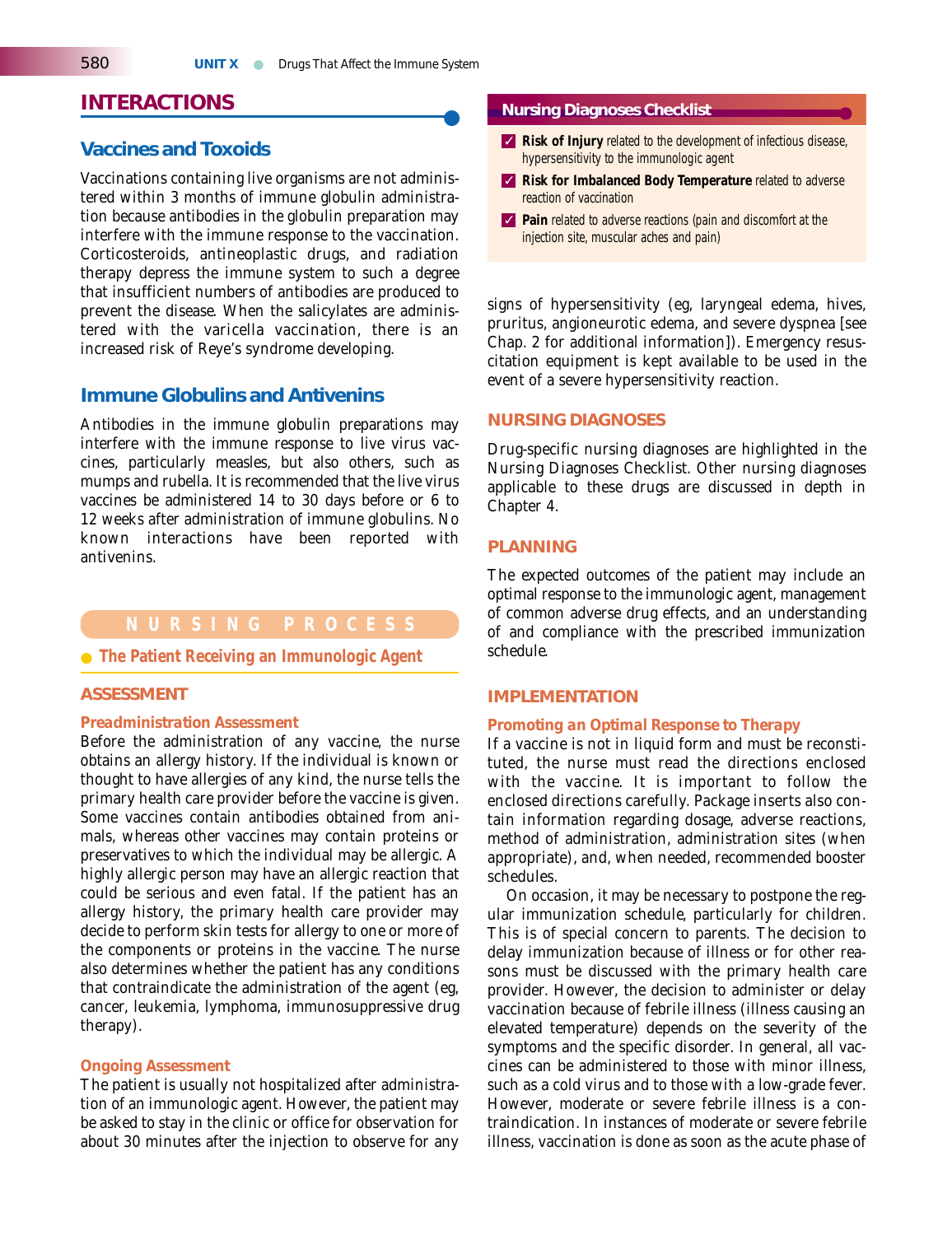the illness is over. Display 54-6 lists general contraindications for immunizations. Specific contraindications and precautions may be found in the package insert that comes with the drug.

The nurse documents the following information in the patient's chart or form provided by the institution:

- Date of vaccination
- Route and site, vaccine type, manufacturer
- Lot number and expiration date
- Name, address, and title of individual administering vaccine

#### *Monitoring and Managing Adverse Reactions*

Minor adverse reactions, such as fever, rashes, and aching of the joints, are possible with the administration of a vaccine. In most cases, these reactions subside within 48 hours.

#### ❊**Nursing Alert**

*In most cases, the risk of serious adverse reactions from an immunization is much smaller than the risk of contracting the disease for which the immunizing agent is given.* 

General interventions, such as increasing the fluids in the diet, allowing for adequate rest, and keeping the atmosphere quiet and nonstimulating, may be beneficial. The primary health care provider may prescribe acetaminophen, every 4 hours, to control these reactions. Local irritation at the injection site may be treated with warm or cool compresses, depending on the patient's preference. A lump may be palpated at the injection site after a diphtheria, pertussis, tetanus (DPT) injection or other immunization. This is not abnormal and will resolve itself within several days to several months.

#### *Vaccine Adverse Event Reporting System*

The Vaccine Adverse Event Reporting System (VAERS) is a national vaccine safety surveillance program co-sponsored by the Centers for Disease Control and Prevention (CDC) and the Food and Drug Administration (FDA). VAERS collects and analyzes information from reports of adverse reactions after immunization. Anyone can report to VAERS, and reports are sent in by vaccine manufacturers, health care providers, and vaccine recipients and their parents or guardians. An example of the VAERS and instructions for completing the form are found in Appendix F. Any clinically significant adverse event that occurs after the administration of any vaccine should be reported. Individuals are encouraged to provide the information on the form even if the individual is uncertain if the event was related to the immunization. A copy of the form can be obtained by calling 1-800-822-7967 or by downloading it from the Internet at http://www.vaers.org.

#### *Educating the Patient and Family*

Because of the effectiveness of various types of vaccines in the prevention of disease, nurses must inform the public about the advantages of immunization. Parents are encouraged to have infants and young children receive the immunizations suggested by the primary health care provider.

The nurse advises those traveling to a foreign country to contact their primary health care provider or local health department well in advance of their departure date for information about the immunizations that will be needed. Immunizations should be given well in advance of departure because it may take several weeks to produce adequate immunity.

When an adult or child is receiving a vaccine for immunization, the nurse explains to the patient or a family member the possible reactions that may occur, for example, soreness at the injection site or fever.

Serious viral infections of the central nervous system and fatalities have been associated with the use of vaccines. Although the number of these incidents is small, a risk factor still remains when some vaccines are given. It is also important for the parents to understand that a risk is also associated with not receiving immunization against some infectious diseases. That risk may be higher and just as serious as the risk associated with the use of vaccines. It must also be remembered that when a large segment of the population is immunized, the small number of those not immunized are less likely to be exposed to and be infected with the disease-producing microorganism. However, when large numbers of the population are not immunized, there is a great increase in the chances of exposure to the infectious disease and a significant increase in the probability that the individual will experience the disease.

The nurse encourages the parents or guardians to report any adverse reactions or serious adverse events occurring after administration of a vaccine. It may be necessary to report the event to VAERS.

The following summarizes the information to be included when educating the parents of a child receiving a vaccination.

- Discuss briefly the risks of contracting vaccinepreventable diseases and the benefits of immunization.
- Instruct the parents to bring immunization records to all visits.
- Provide the date for return for the next vaccination.
- Discuss common adverse reactions (eg, fever, soreness at the injection site) and methods to combat these reactions (eg, acetaminophen, warm compresses).